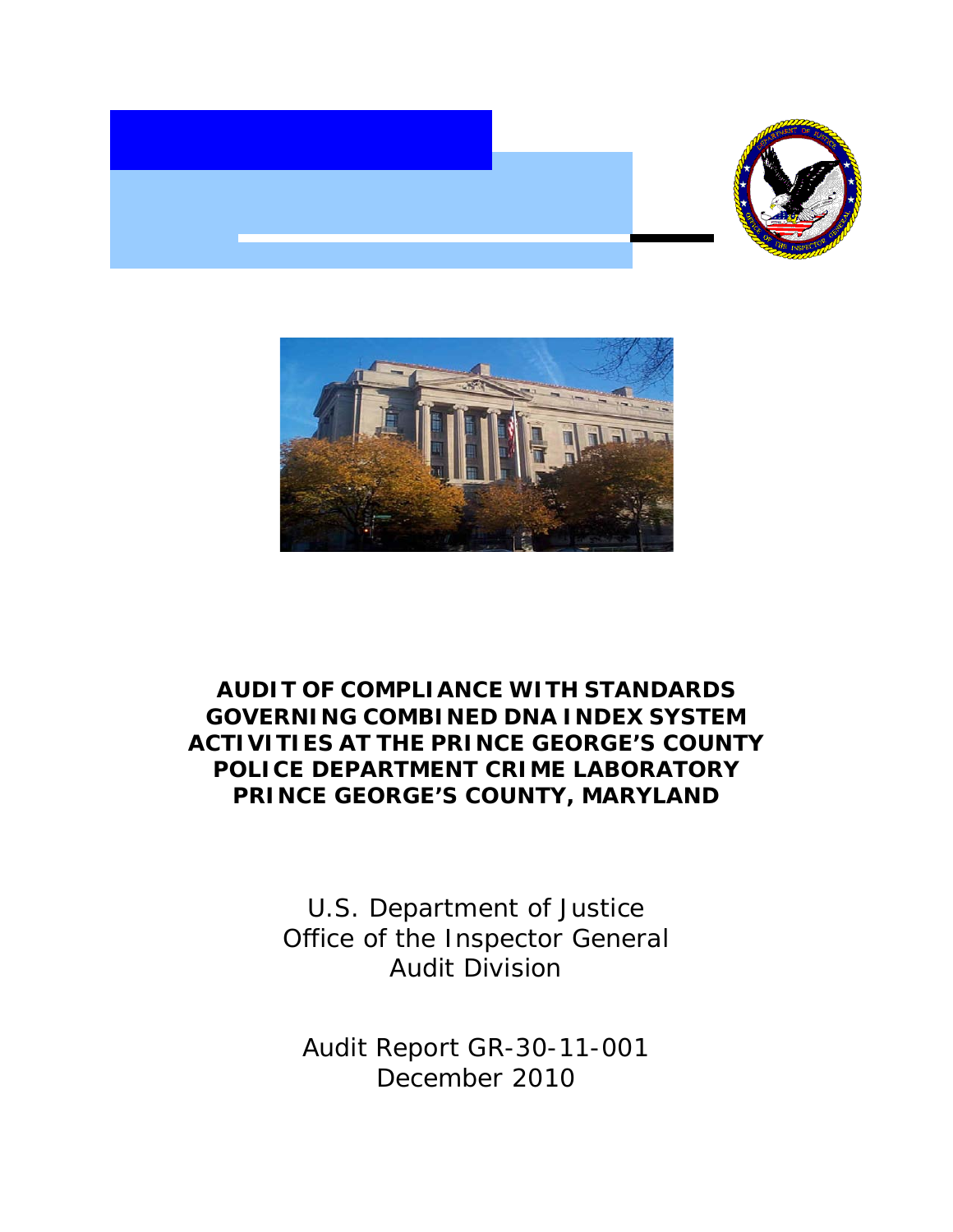## **AUDIT OF COMPLIANCE WITH STANDARDS GOVERNING COMBINED DNA INDEX SYSTEM ACTIVITIES AT THE PRINCE GEORGE'S COUNTY POLICE DEPARTMENT CRIME LABORATORY PRINCE GEORGE'S COUNTY, MARYLAND**

## **EXECUTIVE SUMMARY**

The Department of Justice, Office of the Inspector General (OIG), Audit Division, has completed an audit of compliance with standards governing Combined DNA Index System (CODIS) activities at the Prince George's County Police Department Crime Laboratory (Laboratory).

#### **Background**

The Federal Bureau of Investigation's (FBI) CODIS program combines forensic science and computer technology to provide an investigative tool to federal, state, and local crime laboratories in the United States, as well as those from select international law enforcement agencies. The CODIS program allows these crime laboratories to compare and match DNA profiles electronically, to assist law enforcement in solving crimes and identify missing or unidentified persons.<sup>[1](#page-1-0)</sup> The FBI's CODIS Unit manages CODIS, as well as develops, supports, and provides the program to crime laboratories to foster the exchange and comparison of forensic DNA evidence.

The FBI implemented CODIS as a distributed database with hierarchical levels that enable federal, state, and local crime laboratories to compare DNA profiles electronically. The hierarchy consists of three distinct levels that flow upward from the local level to the state level and then, if allowable, the national level. National DNA Index System (NDIS), the highest level in the hierarchy, is managed by the FBI as the nation's DNA database containing DNA profiles uploaded by law enforcement agencies across the United States. NDIS enables the laboratories participating in the CODIS program to electronically compare DNA profiles on a national level. The State DNA Index System (SDIS) is used at the state level to serve as a state's DNA database containing DNA profiles from local laboratories and state offenders. The Local DNA Index System (LDIS) is used by local laboratories.

<span id="page-1-0"></span> $\frac{1}{1}$  $1$  DNA, or deoxyribonucleic acid, is genetic material found in almost all living cells that contains encoded information necessary for building and maintaining life. Approximately 99.9 percent of human DNA is the same for all people. The differences found in the remaining 0.1 percent allow scientists to develop a unique set of DNA identification characteristics (a DNA profile) for an individual by analyzing a specimen containing DNA.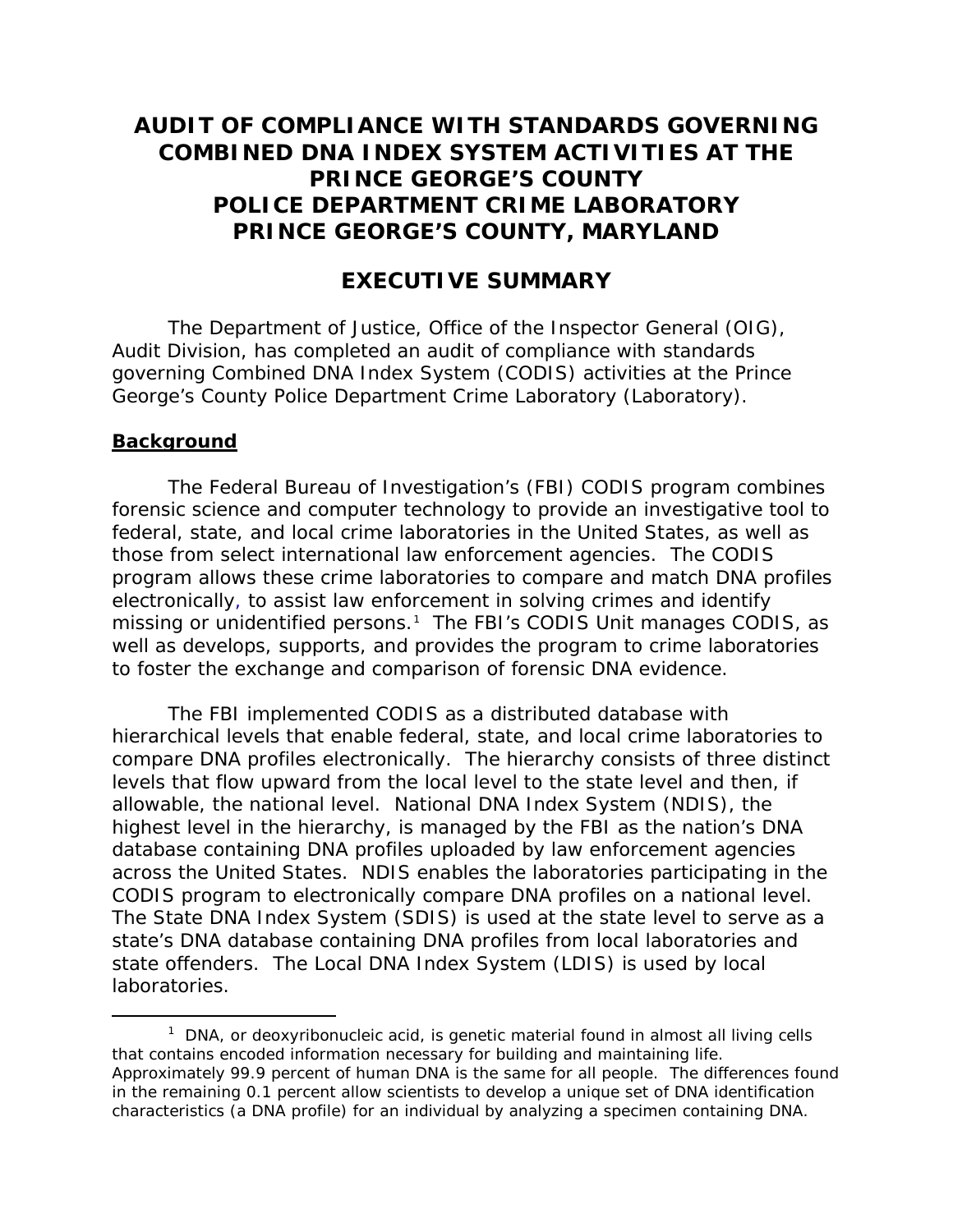### **OIG Audit Objectives**

Our audit generally covered the period from July 2008 through August 2010. The objectives of our audit were to determine if: (1) Prince George's County Police Department Laboratory was in compliance with the NDIS participation requirements; (2) the Laboratory was in compliance with the Quality Assurance Standards (QAS) issued by the FBI; and (3) the Laboratory's forensic DNA profiles in CODIS databases were complete, accurate, and allowable for inclusion in NDIS. We noted the following during our audit:

- The Laboratory was not in compliance with the NDIS security requirement that CODIS backups are stored in a secure, locked container.
- The Laboratory did not confirm one match we reviewed, and failed to confirm two of its matches within the advised 30-day period.<sup>[2](#page-2-0)</sup> Furthermore, the Laboratory failed to notify Prince George's County Police Department investigators of a match confirmation in two additional matches we reviewed, and in another instance, notified investigators over 2 weeks after the match was confirmed.
- The Laboratory complied with FBI Quality Assurance Standards to ensure security of DNA evidence within its freezers, but it did not resolve one of the 2008 QAS review findings that required corresponding language for its Quality Assurance Manual.

In addition, we determined that 81 out of 100 profiles were complete, accurate, and allowable for inclusion in NDIS, while 19 profiles were unallowable. The Laboratory removed all 19 profiles from NDIS.<sup>[3](#page-2-1)</sup> These 19 profiles included 2 that did not contain enough case information and 16 that were not allowable for upload into NDIS. For the final profile, the Laboratory did not obtain an elimination standard for the victim. According to the FBI, the profile would be allowable in NDIS if a request is made for such a standard; however, the Laboratory elected to remove the profile from NDIS until it received the elimination standard. Furthermore, although we found that the GeneScan® data we reviewed for 10 of the 100 profiles indicated that the negative controls were amplified as appropriate, we had to request additional profiles because several of the GeneScan® printouts in the original

<span id="page-2-0"></span> $\overline{\phantom{a}}$  2  $A<sup>2</sup>$  A fourth match was confirmed after 30 days, but we found that the delay was caused by a laboratory outside the scope of our review.

<span id="page-2-1"></span> $3$  Of the 19 profiles we deemed unallowable, 15 were analyzed by the same technician at the laboratory.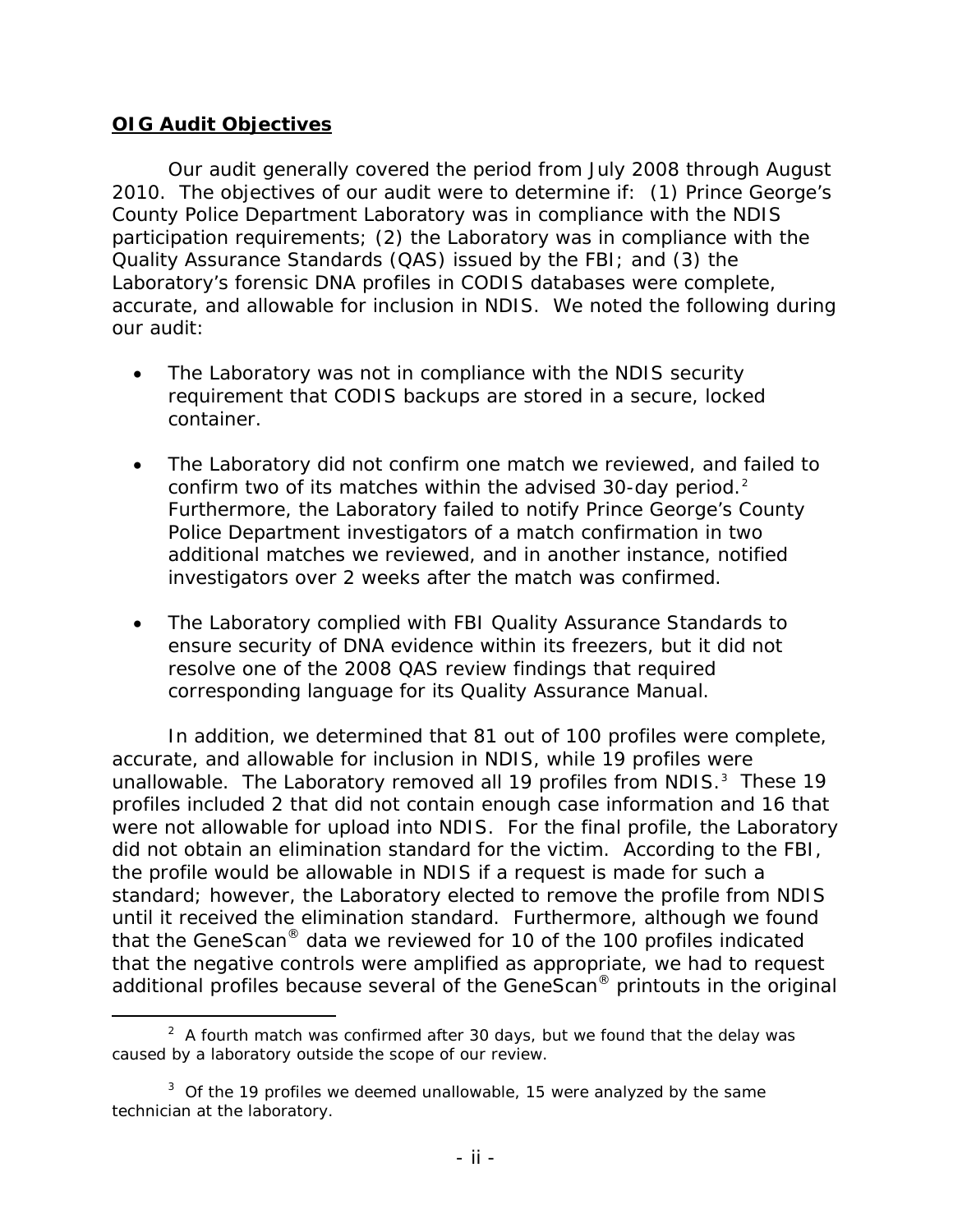sample were unavailable due to technical problems with the Macintosh computer utilized by the Laboratory.

We made six recommendations to address the Laboratory's compliance with standards governing CODIS activities, which are discussed in detail in the Findings and Recommendations section of the report. Our audit objectives, scope, and methodology are detailed in Appendix I of the report and the audit criteria are detailed in Appendix II.

We discussed the results of our audit with Laboratory officials, who implemented corrective action prior to the release of this report.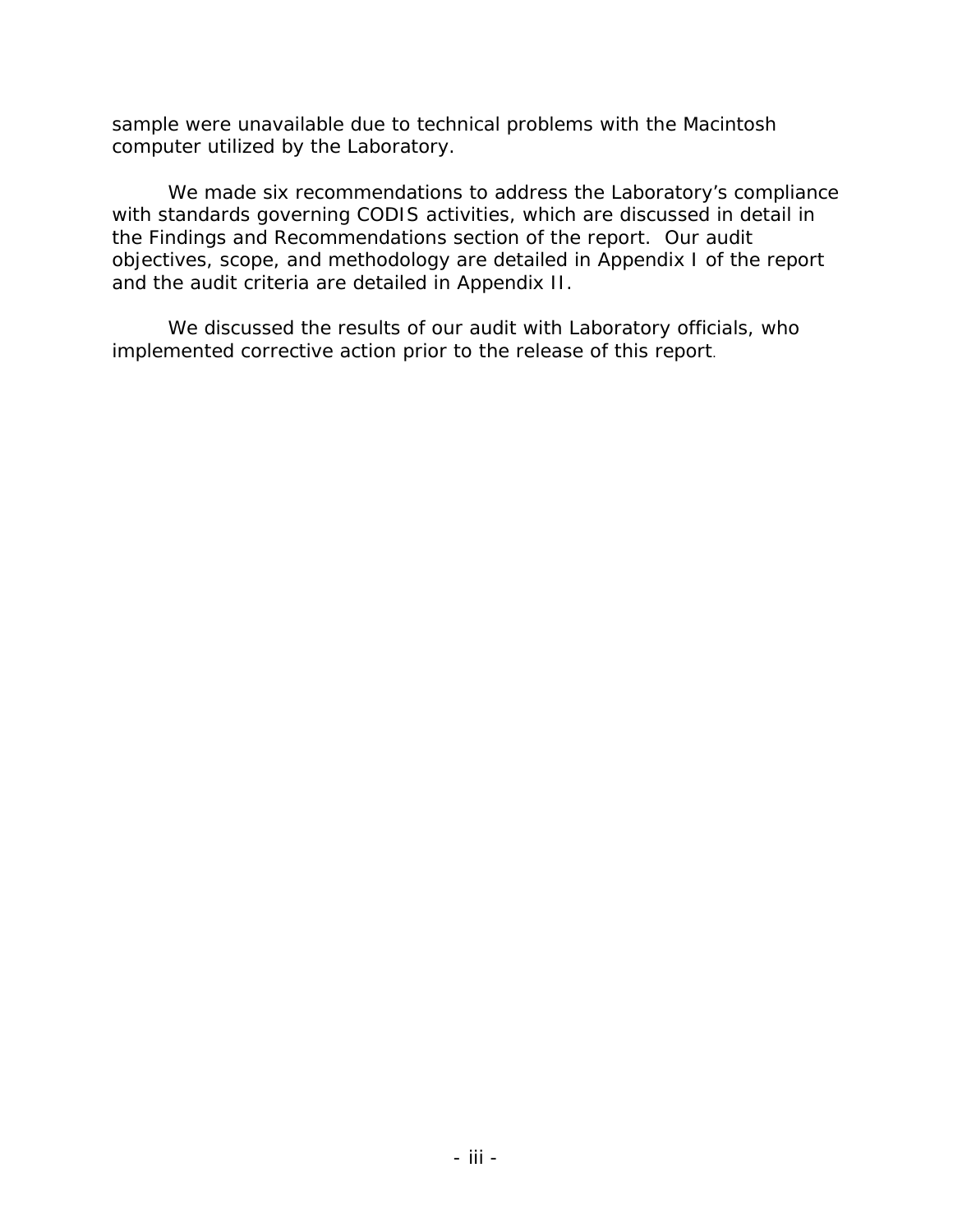# **TABLE OF CONTENTS**

| Page                                                                                                               |
|--------------------------------------------------------------------------------------------------------------------|
|                                                                                                                    |
|                                                                                                                    |
|                                                                                                                    |
|                                                                                                                    |
|                                                                                                                    |
|                                                                                                                    |
| I. Compliance with NDIS Participation Requirements7                                                                |
| II. Compliance with the Quality Assurance Standards 11                                                             |
| III. Appropriateness of Forensic DNA Profiles in CODIS Databases 15                                                |
| APPENDIX I: OBJECTIVES, SCOPE, AND METHODOLOGY  20                                                                 |
|                                                                                                                    |
|                                                                                                                    |
|                                                                                                                    |
|                                                                                                                    |
| APPENDIX III: LABORATORY RESPONSE TO THE DRAFT REPORT 27                                                           |
| <b>APPENDIX IV: THE FEDERAL BUREAU OF INVESTIGATION</b>                                                            |
| <b>APPENDIX V: OFFICE OF INSPECTOR GENERAL ANALYSIS AND</b><br>SUMMARY OF ACTIONS NECESSARY TO CLOSE THE REPORT 31 |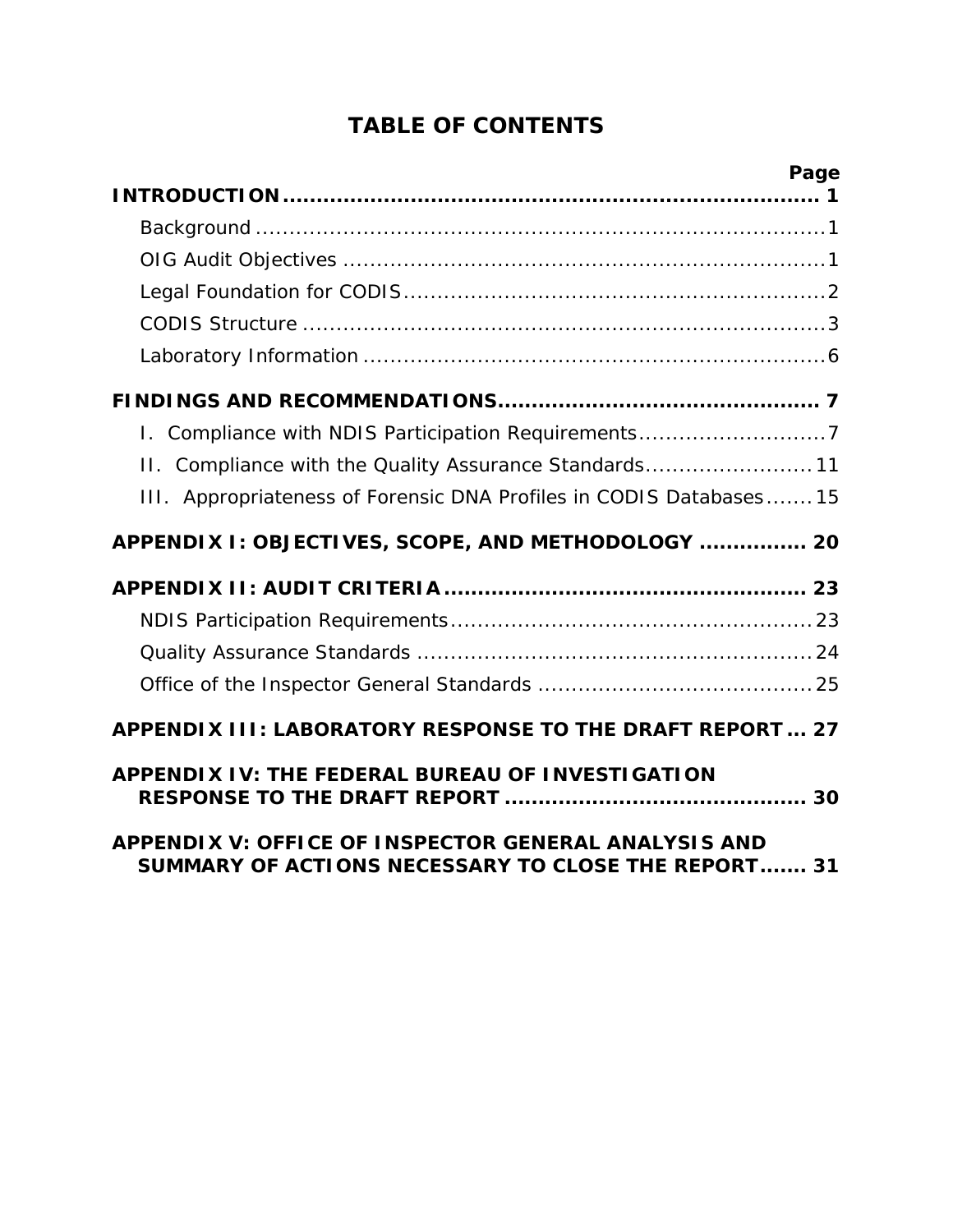## **INTRODUCTION**

<span id="page-5-0"></span>The Department of Justice, Office of the Inspector General, Audit Division, has completed an audit of compliance with standards governing Combined DNA Index System (CODIS) activities at the Prince George's County Police Department Crime Laboratory (Laboratory).

#### <span id="page-5-1"></span>**Background**

The Federal Bureau of Investigation's (FBI) CODIS provides an investigative tool to federal, state, and local crime laboratories in the United States using forensic science and computer technology. The CODIS program allows these laboratories to compare and match DNA profiles electronically, thereby assisting law enforcement in solving crimes and identifying missing or unidentified persons.<sup>[1](#page-5-3)</sup> The FBI's CODIS Unit manages CODIS and is responsible for its use in fostering the exchange and comparison of forensic DNA evidence.

### <span id="page-5-2"></span>**OIG Audit Objectives**

Our audit generally covered the period from July 2008 through August 2010. The objectives of our audit were to determine if: (1) the Laboratory was in compliance with the National DNA Index System (NDIS) participation requirements; (2) the Laboratory was in compliance with the Quality Assurance Standards (QAS) issued by the FBI; and (3) the Laboratory's forensic DNA profiles in CODIS databases were complete, accurate, and allowable for inclusion in NDIS. Appendix I contains a detailed description of our audit objectives, scope, and methodology, while the criteria used to conduct our audit are presented in Appendix II.

<span id="page-5-3"></span> $\frac{1}{1}$  $1$  DNA, or deoxyribonucleic acid, is genetic material found in almost all living cells that contains encoded information necessary for building and maintaining life. Approximately 99.9 percent of human DNA is the same for all people. The differences found in the remaining 0.1 percent allow scientists to develop a unique set of DNA identification characteristics (a DNA profile) for an individual by analyzing a specimen containing DNA.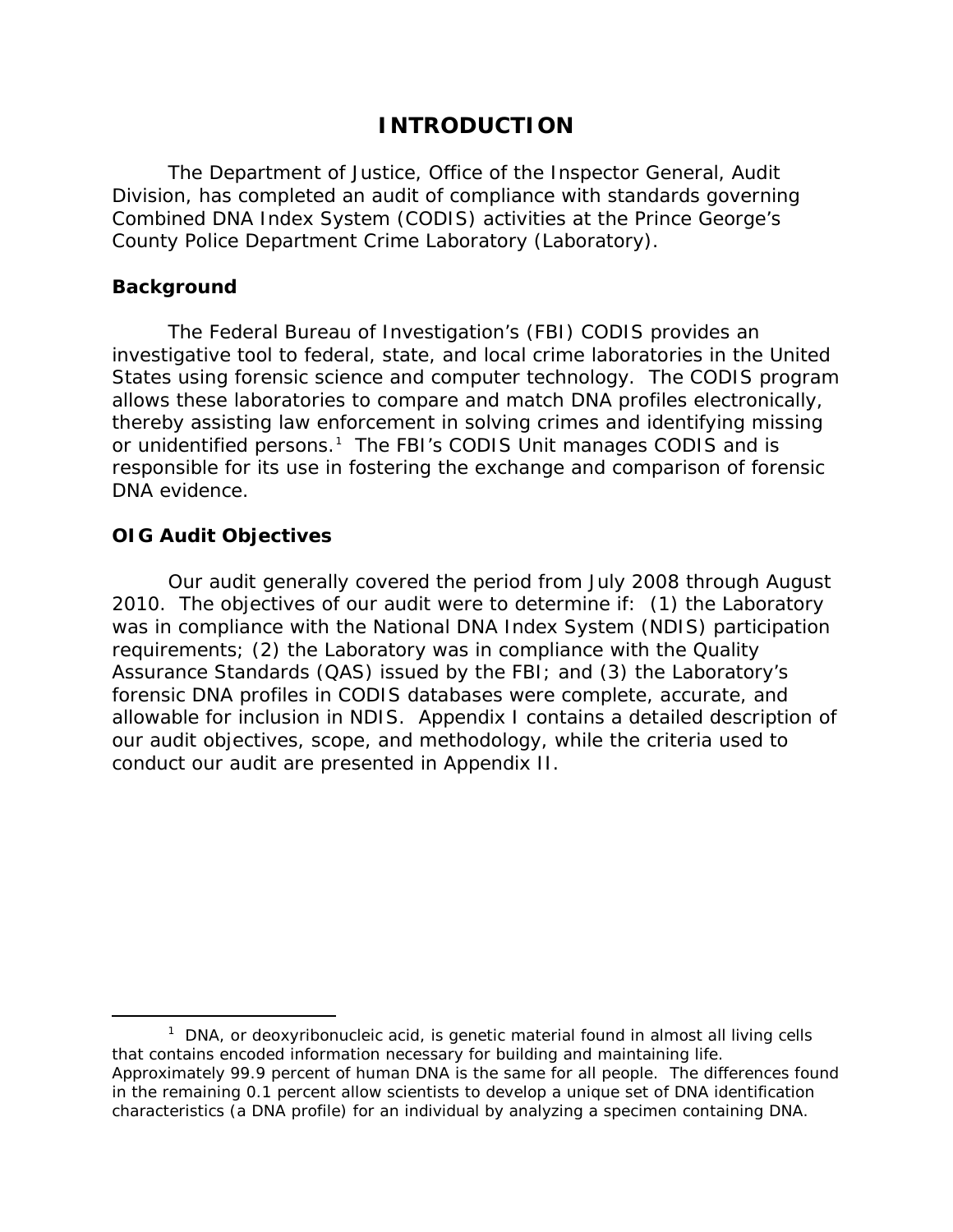### <span id="page-6-0"></span>**Legal Foundation for CODIS**

The FBI began the CODIS program as a pilot project in 1990. The DNA Identification Act of 1994 (Act) authorized the FBI to establish a national index of DNA profiles for law enforcement purposes. The Act, along with subsequent amendments, has been codified in a federal statute (Statute) providing the legal authority to establish and maintain NDIS.<sup>[2](#page-6-1)</sup>

## *Allowable DNA Profiles*

The Statute authorizes NDIS to contain the DNA identification records of persons convicted of crimes, persons who have been charged in an indictment or information with a crime, and other persons whose DNA samples are collected under applicable legal authorities. Samples voluntarily submitted solely for elimination purposes are not authorized for inclusion in NDIS. The Statute also authorizes NDIS to include analysis of DNA samples recovered from crime scenes or from unidentified human remains, as well as those voluntarily contributed from relatives of missing persons.

## *Allowable Disclosure of DNA Profiles*

The Statute requires that NDIS only include DNA information that is based on analyses performed by or on behalf of a criminal justice agency – or the U.S. Department of Defense – in accordance with QAS issued by the FBI. The DNA information in the index is authorized to be disclosed only: (1) to criminal justice agencies for law enforcement identification purposes; (2) in judicial proceedings, if otherwise admissible pursuant to applicable statutes or rules; (3) for criminal defense purposes, to a defendant who shall have access to samples and analyses performed in connection with the case in which the defendant is charged; or (4) if personally identifiable information (PII) is removed for a population statistics database, for identification research and protocol development purposes, or for quality control purposes.

<span id="page-6-1"></span> $\overline{\phantom{a}}$  2  $2$  42 U.S.C.A. § 14132 (2006).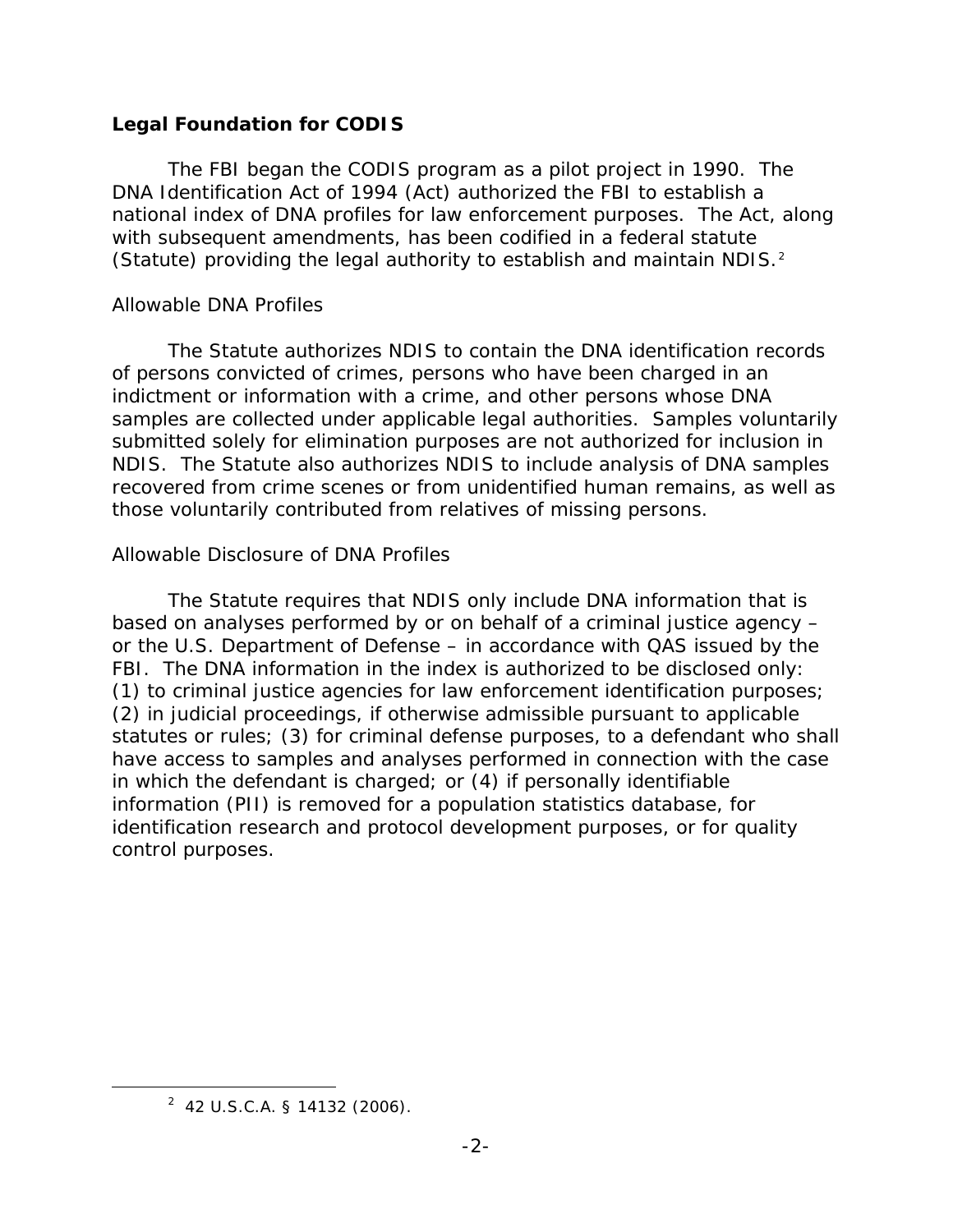#### <span id="page-7-0"></span>**CODIS Structure**

The FBI implemented CODIS as a distributed database with hierarchical levels that enables federal, state, and local crime laboratories to compare DNA profiles electronically. CODIS consists of a hierarchy of three distinct levels: (1) NDIS is managed by the FBI as the nation's DNA database containing DNA profiles uploaded by participating states, (2) the State DNA Index System (SDIS) is used at the state level to serve as a state's DNA database containing DNA profiles from local laboratories within the state and state offenders, and (3) the Local DNA Index System (LDIS) is used by local laboratories. DNA profiles originate at the local level and then flow upward to the state and, if allowable, national level. For example, the local laboratory in the Palm Beach County, Florida, Sheriff's Office sends its profiles to the state laboratory in Tallahassee, which then uploads the profiles to NDIS. Each state participating in CODIS has one designated SDIS laboratory. The SDIS laboratory maintains its own database and is responsible for overseeing NDIS issues for all CODIS-participating laboratories within the state. The graphic below presents an example of how the system hierarchy works.



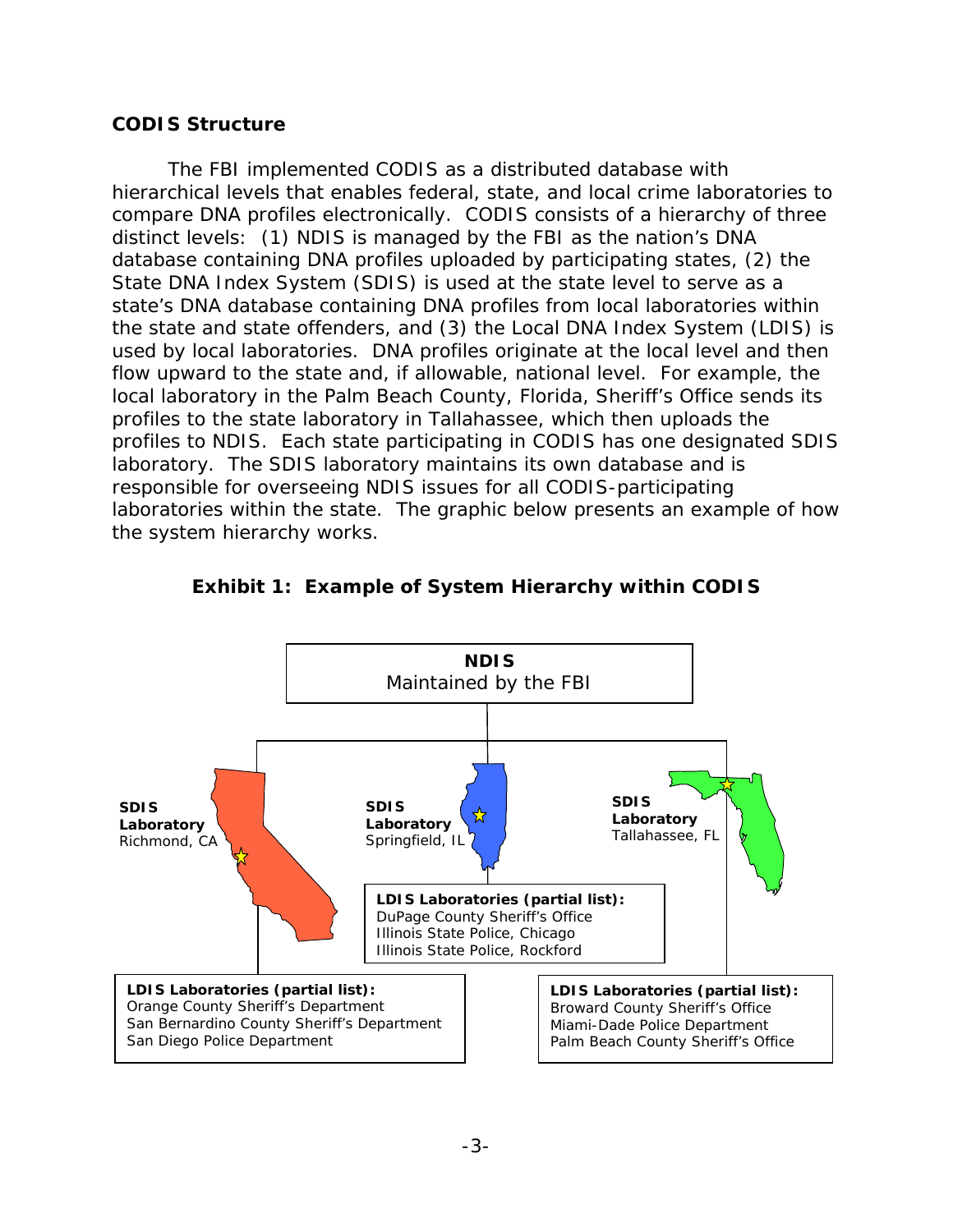#### *National DNA Index System*

NDIS is the highest level in the CODIS hierarchy and enables the laboratories participating in the CODIS program to electronically compare DNA profiles on a national level. NDIS does not contain names or other PII about the profiles. Therefore, matches are resolved through a system of laboratory-to-laboratory contacts. Within NDIS are eight searchable indices discussed below.

- Convicted Offender Index contains profiles generated from persons convicted of qualifying offenses.<sup>[3](#page-8-0)</sup>
- Arrestee Index is comprised of profiles developed from persons who have been arrested, indicted, or charged in an information with a crime.
- Legal Index consists of profiles that are produced from DNA samples collected from persons under other applicable legal authorities.<sup>[4](#page-8-1)</sup>
- Detainee Index contains profiles from non-U.S. persons detained under the authority of the U.S. and required by law to provide a DNA sample for analysis and entry into NDIS.
- Forensic Index profiles originate from, and are associated with, evidence found at crime scenes.
- Missing Person Index contains known DNA profiles of missing persons and deduced missing persons.
- Unidentified Human (Remains) Index holds profiles from unidentified living individuals and the remains of unidentified deceased individuals.<sup>[5](#page-8-2)</sup>

<span id="page-8-0"></span> $\frac{1}{3}$  $3$  The phrase "qualifying offenses" is used here to refer to local, state, or federal crimes that require a person to provide a DNA sample in accordance with applicable laws.

<span id="page-8-1"></span> $4$  An example of a Legal Index profile is one from a person found not guilty by reason of insanity, who is required by the relevant state law to provide a DNA sample.

<span id="page-8-2"></span><sup>&</sup>lt;sup>5</sup> An example of an Unidentified Human (Remains) Index profile from a living person is a profile from a child or other individual, who cannot or refuses to identify themselves.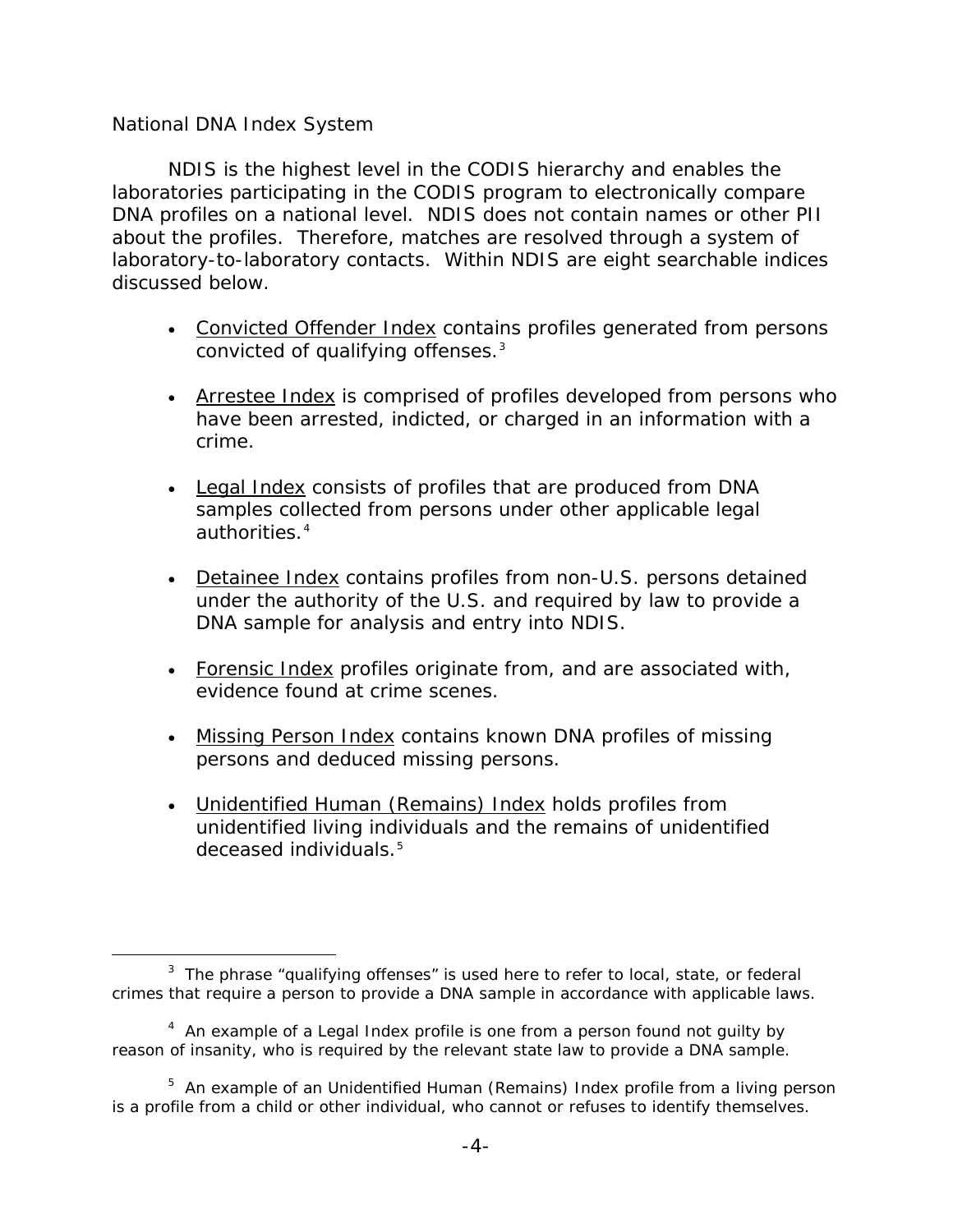• Relatives of Missing Person Index is comprised of DNA profiles generated from the biological relatives of individuals reported missing.

Although CODIS is comprised of multiple indices or databases, the two main functions of the system are to: (1) generate investigative leads that may help in solving crimes, and (2) identify missing and unidentified persons.

The Forensic Index generates investigative leads in CODIS that may help solve crimes. Investigative leads may be generated through matches between the Forensic Index and other indices in the system, including the Convicted Offender, Arrestee, and Legal Indices. These matches may provide investigators with the identity of suspected perpetrators. CODIS also links crime scenes through matches between Forensic Index profiles, potentially identifying serial offenders.

In addition to generating investigative leads, CODIS furthers the objectives of the FBI's National Missing Person DNA Database program through its ability to identify missing and unidentified individuals. Those persons may be identified through matches between indices in CODIS, such as, through matches between the profiles in the Missing Persons Index and the Unidentified Human (Remains) Index. The profiles within the Missing Persons and Unidentified Human (Remains) Indices may also be vetted against the Forensic, Convicted Offender, Arrestee, and Legal Indices to provide investigators with leads in solving missing and unidentified persons cases.

### *State and Local DNA Index System*

The FBI provides CODIS software free of charge to any state or local law enforcement laboratory performing DNA analysis. Laboratories are able to use the CODIS software to upload profiles to NDIS. However, before a laboratory is allowed to participate at the national level and upload DNA profiles to NDIS, a Memorandum of Understanding (MOU) must be signed between the FBI and the applicable state's SDIS laboratory. The MOU defines the responsibilities of each party, includes a sublicense for the use of CODIS software, and delineates the standards laboratories must meet in order to utilize NDIS. Although officials from LDIS laboratories do not sign an MOU, LDIS laboratories that upload DNA profiles to an SDIS laboratory are required to adhere to the MOU signed by the SDIS laboratory.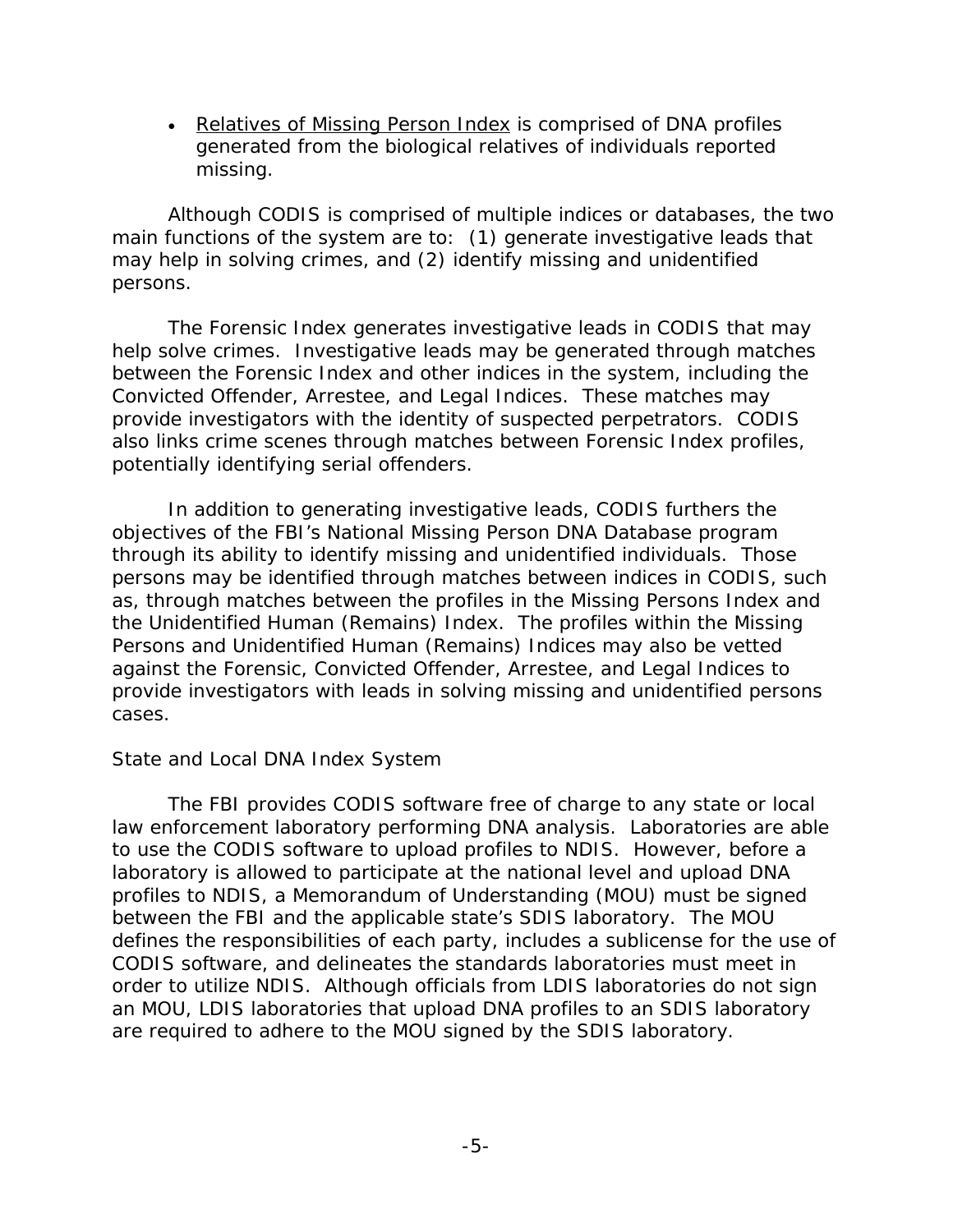States are authorized to upload DNA profiles to NDIS based on local, state, and federal laws, as well as NDIS regulations. However, states or localities may maintain NDIS-restricted profiles in SDIS or LDIS. For instance, a local law may allow for the collection and maintenance of a victim profile at LDIS, but NDIS regulations do not authorize the upload of that profile to the national level.

The utility of CODIS relies upon the completeness, accuracy, and quantity of profiles that laboratories upload to the system. Incomplete CODIS profiles are those for which the required number of core loci were not tested or do not contain all of the DNA information that resulted from a DNA analysis and may not be searched at NDIS. The probability of a false match among DNA profiles is reduced as the completeness of a profile increases. Inaccurate profiles, which contain incorrect DNA information or an incorrect specimen number, may generate false positive leads, false negative comparisons, or lead to the misidentification of a sample. CODIS becomes more useful as the quantity of DNA profiles in the system increases because the potential for additional leads rises. However, laws and regulations exclude certain types of profiles from being uploaded to CODIS to prevent violations to an individual's privacy and foster the public's confidence in CODIS. Therefore, it is the responsibility of the Laboratory to ensure that it is adhering to the NDIS participation requirements and the profiles uploaded to CODIS are complete, accurate, and allowable for inclusion in NDIS.

#### <span id="page-10-0"></span>**Laboratory Information**

The Prince George's County Police Department Crime Laboratory participates in the CODIS program as a Local DNA Indexing System (LDIS) laboratory responsible for serving Prince George's County and its municipalities. Prince George's County re-opened its DNA laboratory and began uploading profiles to the State DNA Indexing System (SDIS) in March 2009.<sup>[6](#page-10-1)</sup> The Laboratory analyzes only forensic samples, and has outsourced this responsibility to both Baltimore Rh Typing Laboratory (BRT) and Bode Technologies (Bode). While the Laboratory continues to contract with Bode, BRT was no longer being used as a vendor as of March 2009. The Laboratory is accredited by the American Society of Crime Laboratory Directors.

<span id="page-10-1"></span> $\overline{\phantom{0}}$  The Laboratory was offline from NDIS between April 2007 and January 2009. In January 2009, the FBI deemed the Laboratory to be in compliance with QAS standards and approved their participation in NDIS. During our review, we were told that the Laboratory waited until March 2009 before running at full capacity.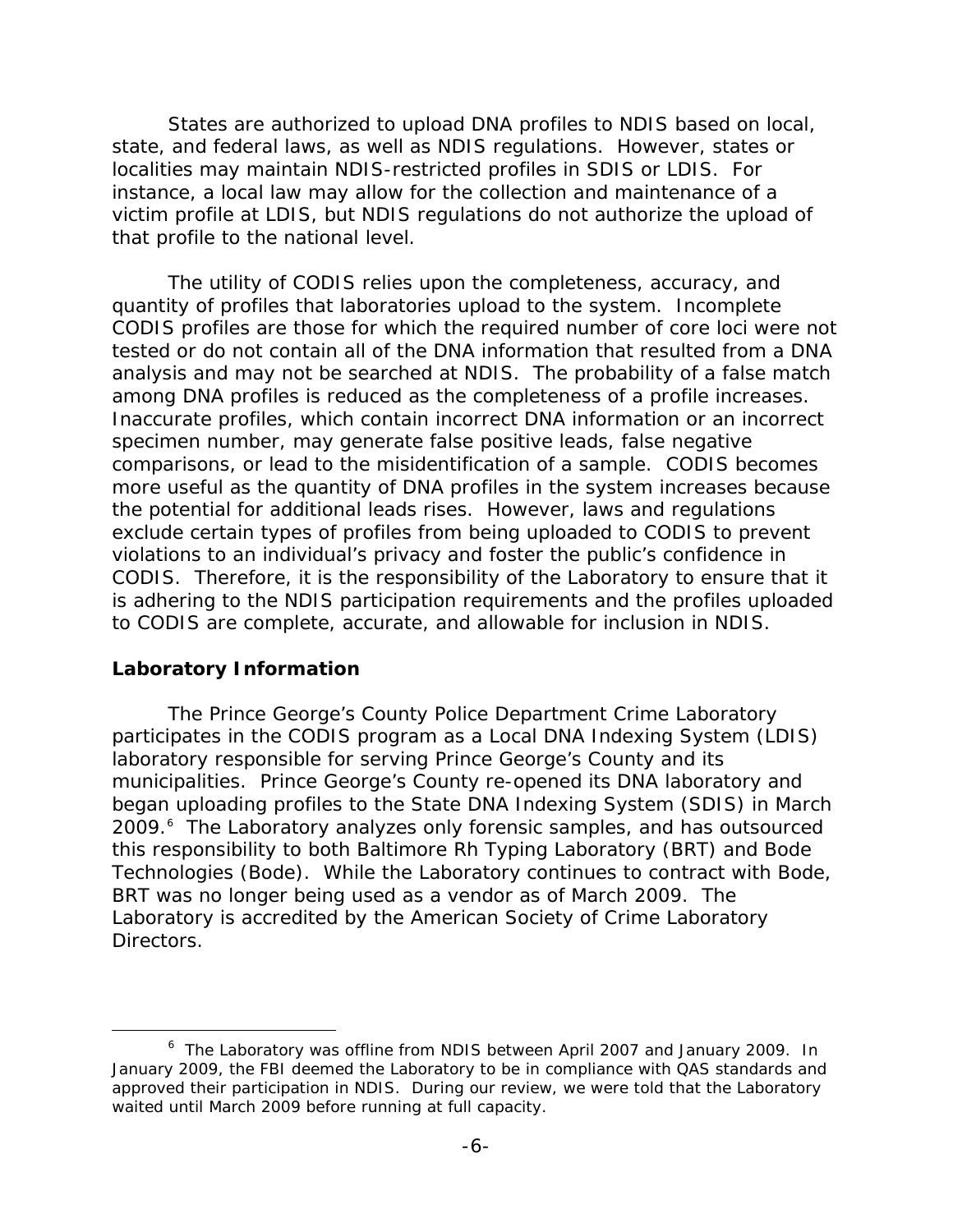## **FINDINGS AND RECOMMENDATIONS**

### <span id="page-11-1"></span><span id="page-11-0"></span>**I. Compliance with NDIS Participation Requirements**

We determined that the Laboratory was generally in compliance with NDIS participation requirements we reviewed. However, we found that the Laboratory did not fully meet NDIS requirements in two areas. First, the Laboratory does not secure its CODIS backup data, stored on an external hard drive, in a locked container. Second, the Laboratory does not confirm all its NDIS matches or notify its investigators of the matches in a timely manner.

The NDIS participation requirements, which consist of the MOU and the NDIS Procedure Manual, establish the responsibilities and obligations of laboratories that participate in the CODIS program at the national level. The MOU describes the CODIS-related responsibilities of both the Laboratory and the FBI. The NDIS Procedure Manual is comprised of the NDIS operational procedures and provides detailed instructions for laboratories to follow when performing certain procedures pertinent to NDIS. The NDIS participation requirements we reviewed are described in more detail in Appendix II of this report.

## **Results of the OIG Audit**

The audit team noted two exceptions to the Laboratory's compliance with the NDIS participation requirements. We found that the Laboratory uses external hard drives for their weekly back-up of CODIS data, and these hard drives are not stored in a locked container as required by NDIS Security Requirements. Additionally, we reviewed 13 NDIS matches involving the Laboratory and found that 2 were not confirmed in a timely manner, and a third was not confirmed.<sup>[7](#page-11-2)</sup> For 2 other matches we reviewed, notification of the match confirmation was not provided to investigators, and another match was provided to investigators over 2 weeks after the Laboratory had confirmed the match. We believe that the Laboratory's delay in its confirmation of the matches are in violation of NDIS procedures, and we are concerned that its delay in notifying investigators in a timely manner could potentially lead to the suspected perpetrator committing additional crimes. The results of our audit are described in more detail below.

<span id="page-11-2"></span> <sup>7</sup>  $\frac{7}{1}$  A fourth match was confirmed after 30 days, but we found that the delay was caused by a laboratory outside the scope of our review.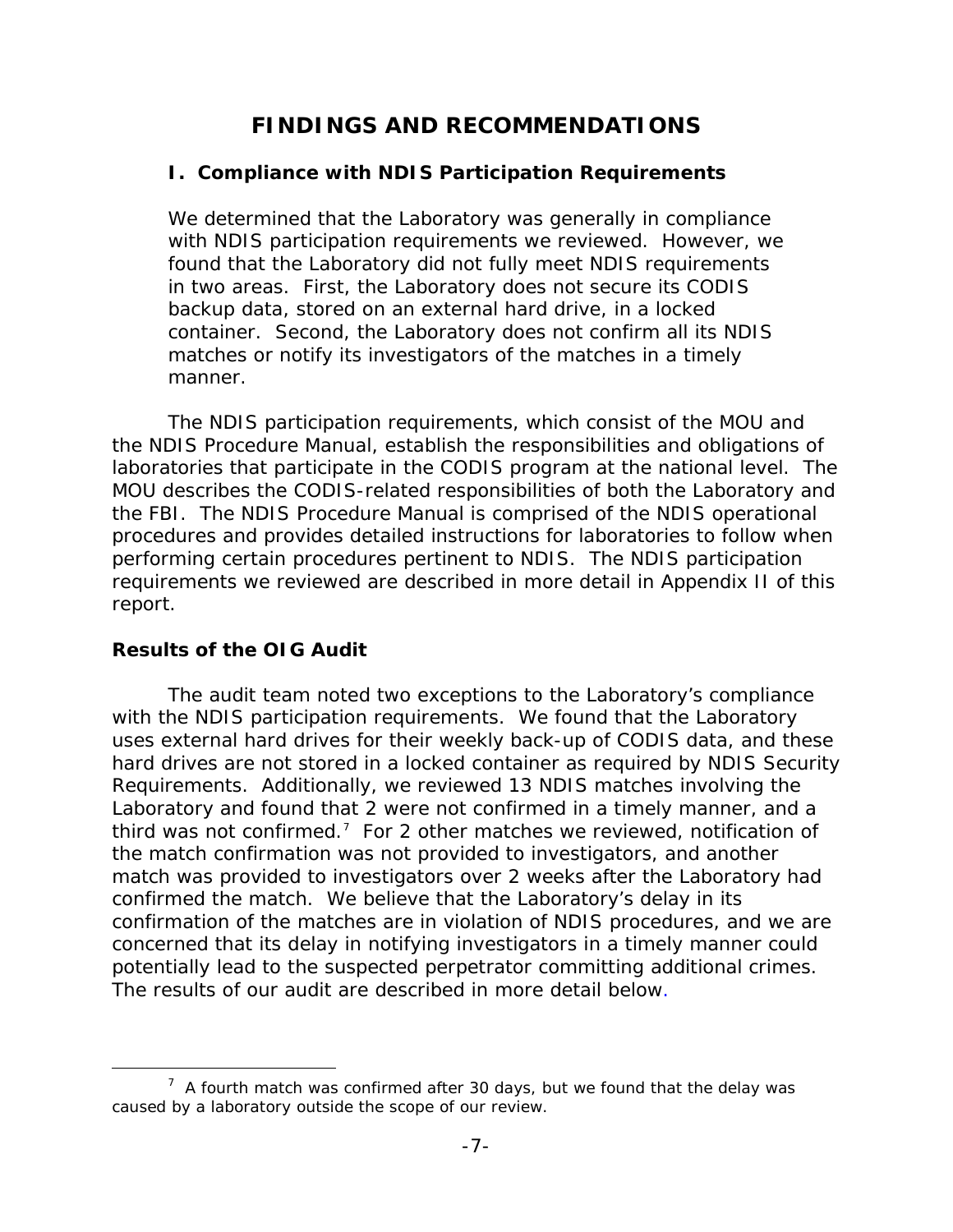#### *NDIS Back-up Physical Security*

The Laboratory uses two external hard drives for its weekly back up of CODIS data.<sup>[8](#page-12-0)</sup> The Laboratory uploads the information to CODIS on Thursday and then creates a backup to one of the hard drives on Friday. The hard drive is then transported to a secure, off-site location for storage. A second hard drive, which had stored the previous week's back-up, is brought back to the Laboratory and is stored with the server in a locked CODIS room, but is not stored in a separate, locked container. According to NDIS guidelines, the CODIS back-up needs to be stored in a locked container, "electronic media on which CODIS data (backups) is stored shall be maintained in a lockable container."

#### *NDIS Match Procedures*

The Laboratory is responsible for identifying matches via NDIS and to notify the investigators designated to a case of a match. We reviewed 13 of the universe of 322 identified matches. The sample selected was tested for timeliness in both match confirmation and notification of investigators. Of these 13, the Laboratory was untimely in confirming 2 matches based on the NDIS procedures, which state that laboratories are required to make a "best effort" to disposition matches within 30 business days. In addition, the Laboratory did not confirm the names for a third match we reviewed.<sup>[9](#page-12-1)</sup> For two other matches, as of September 2010, the Laboratory had not notified the investigators of the match confirmation, while another match was provided over 2 weeks after confirmation.<sup>[10](#page-12-2)</sup> As shown in Exhibit 2, the Laboratory did not request confirmation for the matches quickly enough, leading to a delay between match, confirmation, and notification of the investigators. Untimely notification of the investigators may result in the suspected perpetrator committing additional and possibly more egregious crimes.

<span id="page-12-0"></span> <sup>8</sup>  $8$  The Laboratory currently has funding for a server that will allow the Laboratory to more efficiently back up CODIS data, but as of August 2010 the server was not yet installed.

<span id="page-12-1"></span> $9$  A fourth match was confirmed after 30 days, but we found that the delay was caused by a laboratory outside the scope of our review.

<span id="page-12-2"></span><sup>&</sup>lt;sup>10</sup> We found that the match that was untimely in its notification of investigators was also confirmed after 30 days. However, we noted that the delay in confirmation was caused by a laboratory outside the scope of our review.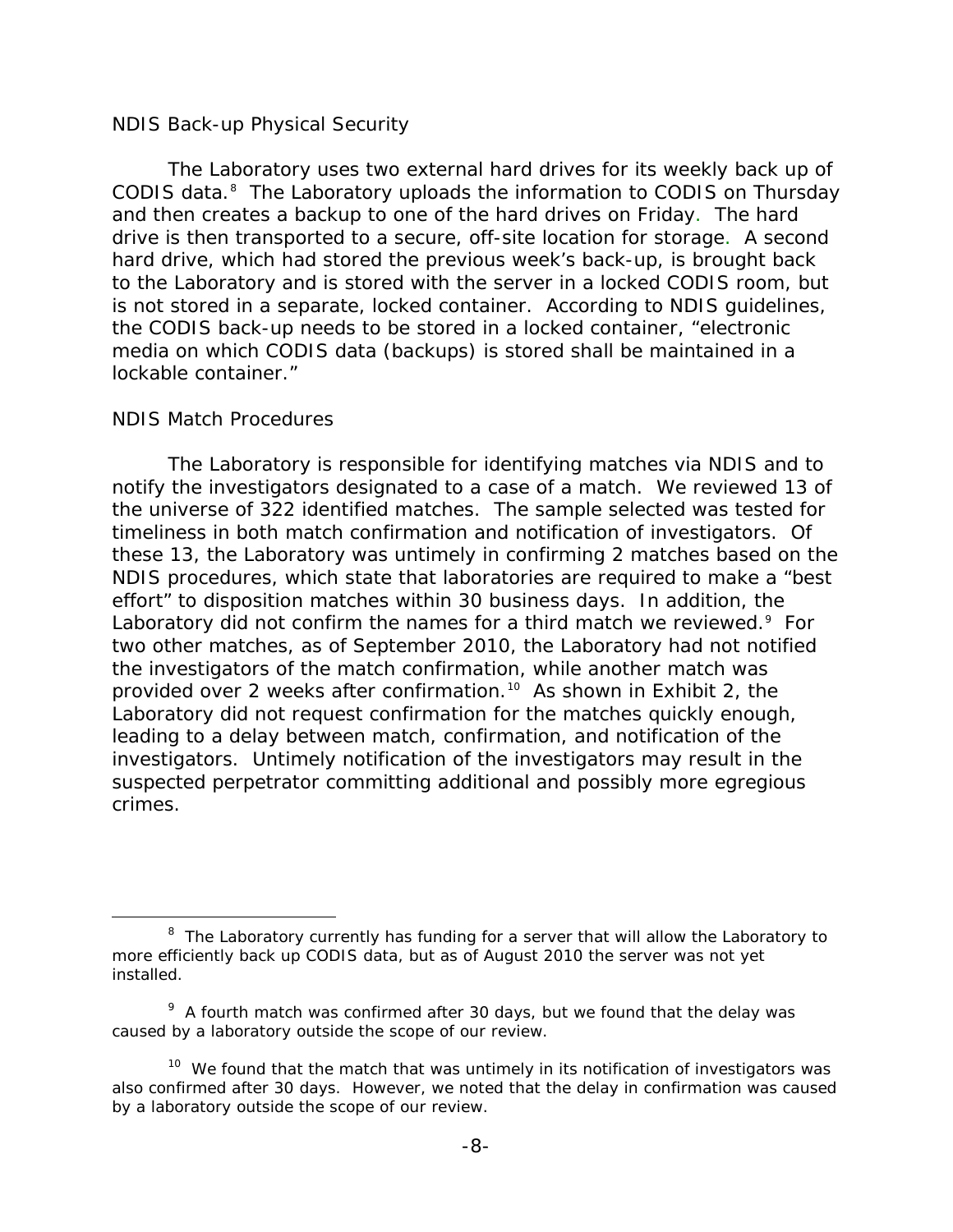| <b>Match ID</b>            | <b>Business Days Greater</b><br>than 30 Day Match<br><b>Confirmation Timeframe</b> | <b>Business Days Greater</b><br>than 10 Day Investigator<br><b>Notification Timeframe</b> |
|----------------------------|------------------------------------------------------------------------------------|-------------------------------------------------------------------------------------------|
| DC0000164072 <sup>11</sup> | No confirmation                                                                    |                                                                                           |
| DC0000157811               | $6^{12}$                                                                           |                                                                                           |
| DC0000158116               |                                                                                    | No notification                                                                           |
|                            |                                                                                    | Notification 20 days before                                                               |
| DC0000140865               | 37                                                                                 | confirmation                                                                              |
| DC0000149694               | $33^{13}$                                                                          | N/A <sup>14</sup>                                                                         |
| DC0000133744               | 17                                                                                 |                                                                                           |
| DC0000158160               |                                                                                    | No notification                                                                           |

#### **Exhibit 2: Timeliness of NDIS Match Procedures**

Source: OIG Analysis of Laboratory Case files

We had no significant concerns with regard to the Laboratory's compliance with the other NDIS participation requirements we reviewed, as described below.

- All Laboratory personnel were provided with NDIS Procedures Manual, in addition to being available on the Criminal Justice Information System Wide Area Network. Furthermore, the CODIS administrator was responsible for informing the Laboratory CODIS users of any new procedures implemented.
- We contacted the FBI to verify that all Laboratory CODIS users were up-to-date with training. All three CODIS users have completed NDIS training for 2010, and matched the list provided by the Laboratory.

<span id="page-13-0"></span> $11$  This match was not confirmed. The case was solved but NDIS procedures require that in the case of a match to a solved case, names must be exchanged. Although the Prince George's County investigator was not interested in verifying the name, the requirements appear to necessitate verification of the name.

<span id="page-13-1"></span> $12$  Though the match confirmation took longer than 30 days, we noted in our review that the Laboratory was not at fault; the laboratory responsible for confirming the match was external to our review.

<span id="page-13-2"></span> $13$  Though the match confirmation took longer than 30 days, we noted in our review that the Laboratory was not at fault; the laboratory responsible for confirming the match was external to our review.

<span id="page-13-3"></span> $14$  No notification was necessary because it was a "Conviction Match," (i.e., the Laboratory's forensic profile was associated with a solved case and matched another Laboratory's convicted offender profile).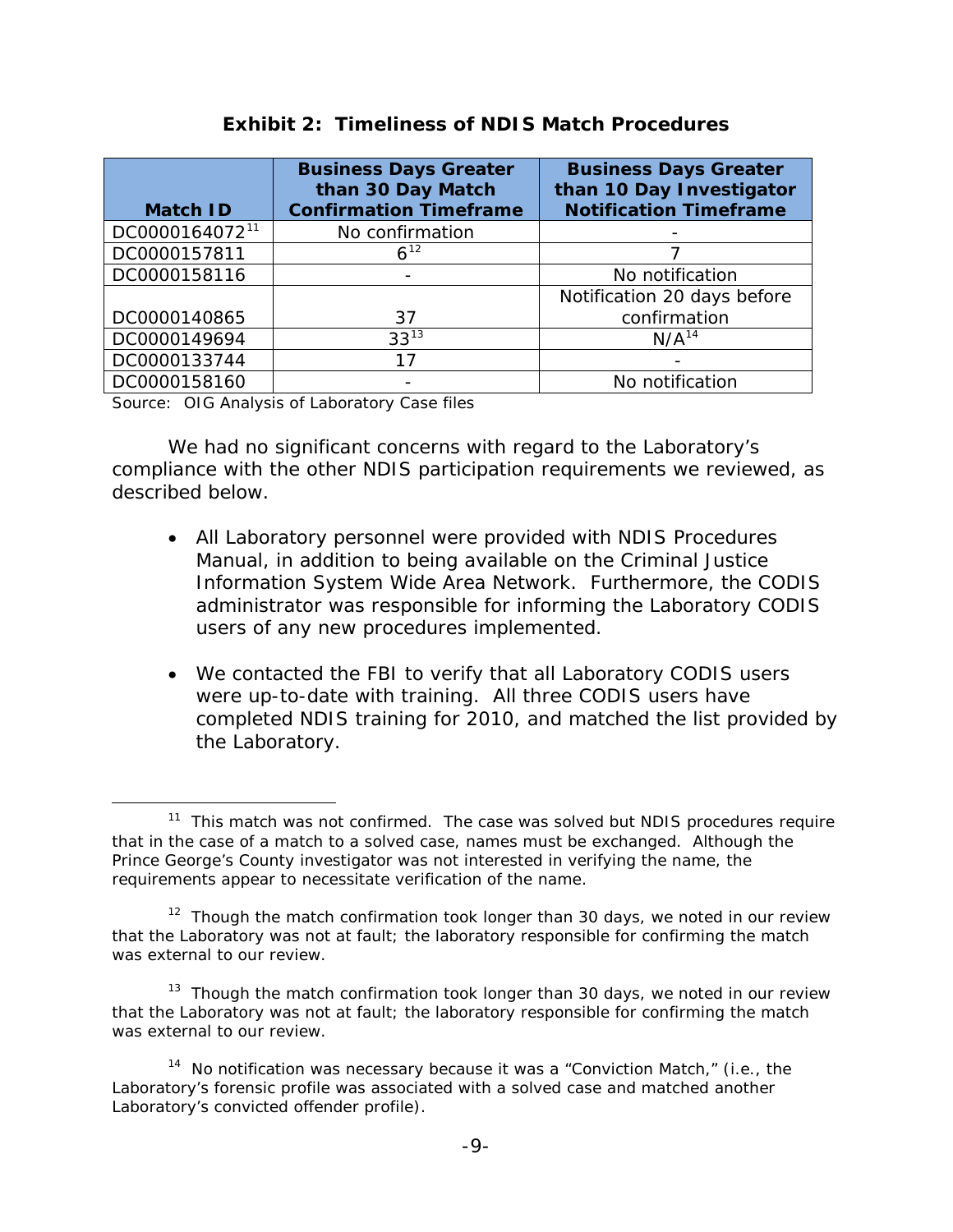- We verified that all Laboratory CODIS users submitted FBI required documentation for access to CODIS.
- We reviewed the Laboratory procedures in its Quality Assurance Manual (QAM) for maintaining personnel training and qualification records, and found that personnel training records are kept indefinitely. Training records are filed and kept for reference in the CODIS Administrator's office.
- We verified the Laboratory forwarded its QAS review to the state CODIS administrator within 30 days, but not the NDIS custodian as established by NDIS QAS Audit procedures. Because the state CODIS administrator did not forward the QAS review to NDIS within the 30 day timeframe, the Laboratory was considered late on its requirement. Therefore, Laboratory personnel stated they would send all future QAS audits directly to NDIS while including the state CODIS administrator on the correspondence.

## **Conclusion**

We found that the Laboratory was not in compliance with the NDIS security requirement that it store on-site CODIS backup in a secure, locked container. Also, the Laboratory failed to confirm three of its matches within the advised 30 day period, and in three instances, did not notify Prince George's County Police Department investigators of the NDIS match in a timely manner. As a result, we made two recommendations.

## **Recommendations**

We recommend that the FBI:

- 1. Direct the Laboratory to store its on-site backup hard drive in a locked container.
- 2. Direct the Laboratory to implement a policy for confirming matches within the 30-day period as well as notifying investigators in a timely manner.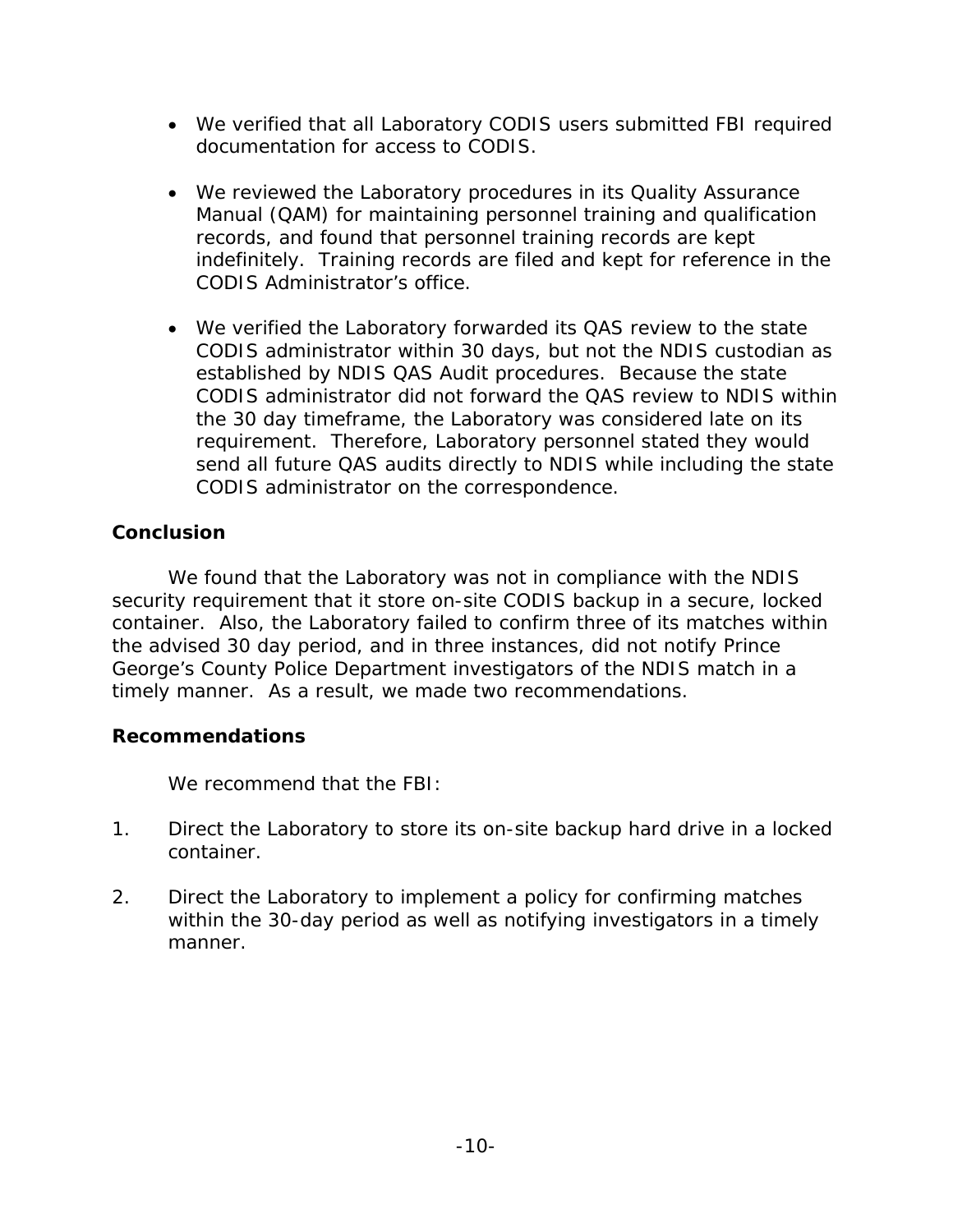### <span id="page-15-0"></span>**II. Compliance with the Quality Assurance Standards**

We found that the Laboratory generally complied with the Quality Assurance Standards issued by the FBI that we reviewed. Specifically, we found that (1) security at the Laboratory was adequate, (2) DNA evidence was properly locked and accounted for, (3) protocols were followed with regard to the separation of known and unknown samples, and (4) Quality Assurance Standards reviews were performed within designated timeframes. We noted one issue, in which the Laboratory failed to insert language into its Quality Assurance Manual in accordance with its 2008 Quality Assurance Standards review.

During our audit, we considered the Forensic Quality Assurance Standards (QAS) issued by the FBI.<sup>[15](#page-15-1)</sup> These standards describe the quality assurance requirements that the Laboratory must follow to ensure the quality and integrity of the data it produces. We also assessed the two most recent QAS reviews that the laboratory underwent.<sup>[16](#page-15-2)</sup> The QAS we reviewed are listed in Appendix II.

### **Results of the OIG Audit**

We noted one exception to the Laboratory's compliance with the Forensic QAS. Specifically, we found that the Laboratory failed to resolve one of the 2008 QAS review findings which required language regarding locked DNA evidence freezers in its Quality Assurance Manual (QAM). The results of our audit are described in more detail below.

### *Written QAM Policy for DNA Freezers*

We examined the two most recent QAS reviews conducted on the Laboratory: (1) the October 6-8, 2008, external QAS review; and (2) the September 16-17, 2009, internal QAS review. The external QAS review issued six findings, and the Laboratory provided a response to all of the

<span id="page-15-1"></span><sup>&</sup>lt;sup>15</sup> Forensic Quality Assurance Standards refers to the Quality Assurance Standards for Forensic DNA Testing Laboratories, effective July 1, 2009.

<span id="page-15-2"></span><sup>&</sup>lt;sup>16</sup> The QAS require that laboratories undergo annual audits. Every other year, the QAS requires that the audit be performed by an external agency that performs DNA identification analysis and is independent of the laboratory being reviewed. These audits are not required by the QAS to be performed in accordance with *Government Auditing Standards* (GAS) and are not performed by the Department of Justice Office of the Inspector General. Therefore, we will refer to the QAS audits as reviews (either an internal laboratory review or and external laboratory review, as applicable) to avoid confusion with our audits that are conducted in accordance with GAS.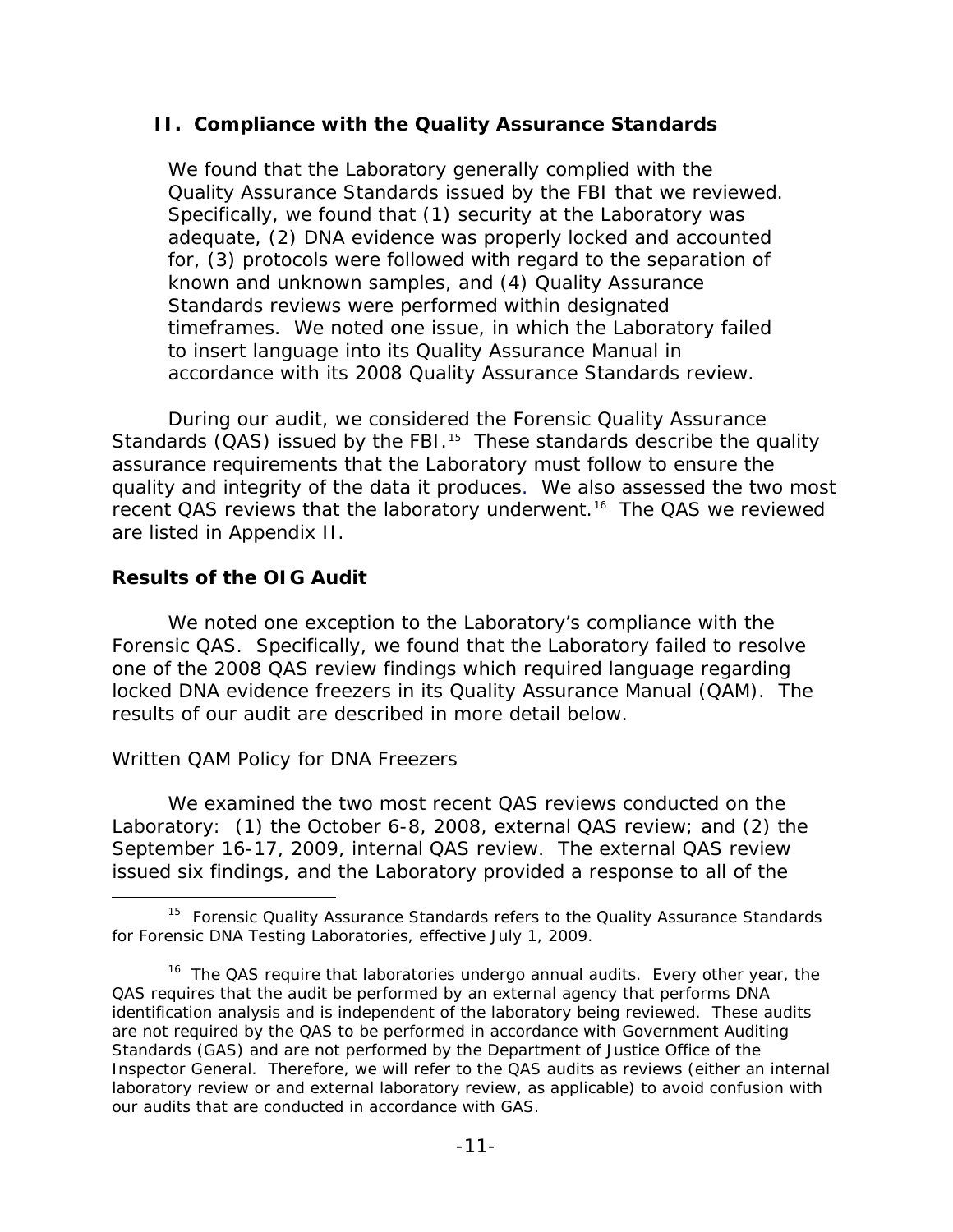findings. The internal QAS review did not note any new findings or, repeat deficiencies from the external review.

One of the recommendations issued in the 2008 external QAS review stated that extracted DNA evidence was stored in an unlocked freezer which did not constitute a secure container. Accordingly, the Laboratory responded that it would address the finding by adding the following policy to its QAM, "All freezers containing DNA extracts will be locked at all times." Though we noted during our tour that the Laboratory secures the freezers, the QAM does not include the requirement the Laboratory specified in their response to the external audit. We believe the requirement regarding the security of the freezers should be contained in the QAM.

We found that the Laboratory complied with the other QAS we reviewed, as described below.

- We verified that QAS reviews were conducted on the Laboratory. The Laboratory had an external QAS review performed in October 2008 and an internal QAS review in September 2009. This is in accordance with QAS Standard 15, which directs labs to have a review performed every year, but once every 2 years must undergo an external review.
- We contacted the external QAS reviewer from the 2008 QAS review and received a signed auditor independence statement for the period in question.
- We toured the Laboratory and found that access to the facility is secured via video surveillance, posted personnel at entrances, and limited public access. Furthermore, the Laboratory was secured with a separate, locked, and alarmed door. We also reviewed the QAM, which provided policies on physical security of the facility, the Laboratory and the evidence locker room, and assigning keys necessary to access the secured areas.
- We reviewed the Laboratory policies for evidence security and found that the procedures the Laboratory has in place to ensure accurate entry into CODIS were adequate. Furthermore, it has appropriate policies in place to protect, store, and secure evidence.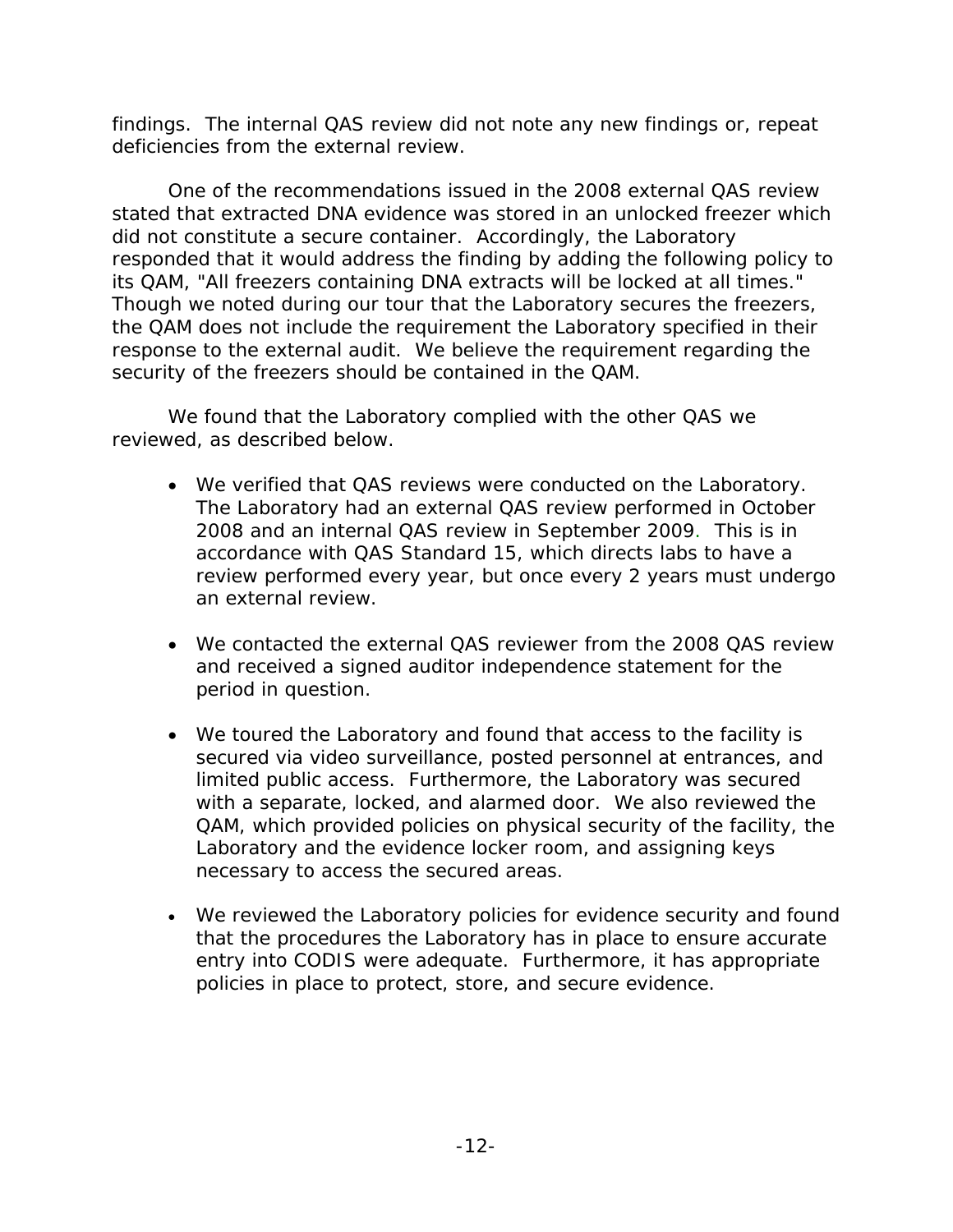- We reviewed the policies and procedures the Laboratory implements regarding the separation of known and unknown DNA samples in accordance with the QAS standards. According to the QAM, standard and evidence samples must be separated by time and space. We did not identify any material deficiencies with regard to the Laboratory's separation of known and unknown DNA samples.
- We examined the Laboratory policy for retaining samples, and found that the Laboratory retains sample extracts indefinitely and controls them via authorized access and secured storage. The extracts and evidence samples are held long-term in the Laboratory freezer, and if the Laboratory must return the evidence from the large pieces which the DNA samples were taken, they are sent back to the property division, which is housed in a separate facility.
- We found that the Laboratory has outsourced work to Bode Technology Group (Bode) and Baltimore RH Typing (BRT) Laboratories. The Laboratory no longer contracted with BRT at the time of our review, but continues to contract with Bode through the Maryland State Police. We received accreditation and audit documentation for both vendors for relevant years. The Laboratory provided contracts for both Bode and BRT; we reviewed the contracts and did not note any requirements that were not met.
- We reviewed the Laboratory procedures for verifying vendor work and found that 100 percent of the outsourced profiles are provided with a technical review, and documented. During the course of our profile review, those profiles that had been contracted out, all had a technical review included in the file.
- We reviewed the site visit documentation for both vendors utilized by the Laboratory during the 2 years prior to our audit and found that the on-site visits were conducted for the relevant years for both BRT and Bode. The site visit documentation indicated only one issue for Bode, but the issue was resolved and it did not appear in subsequent years. Furthermore, the BRT site visits pointed to an audit containing six findings, all of which the Laboratory responded to. In our interview with the Laboratory, they stated there were no issues with either of their vendors.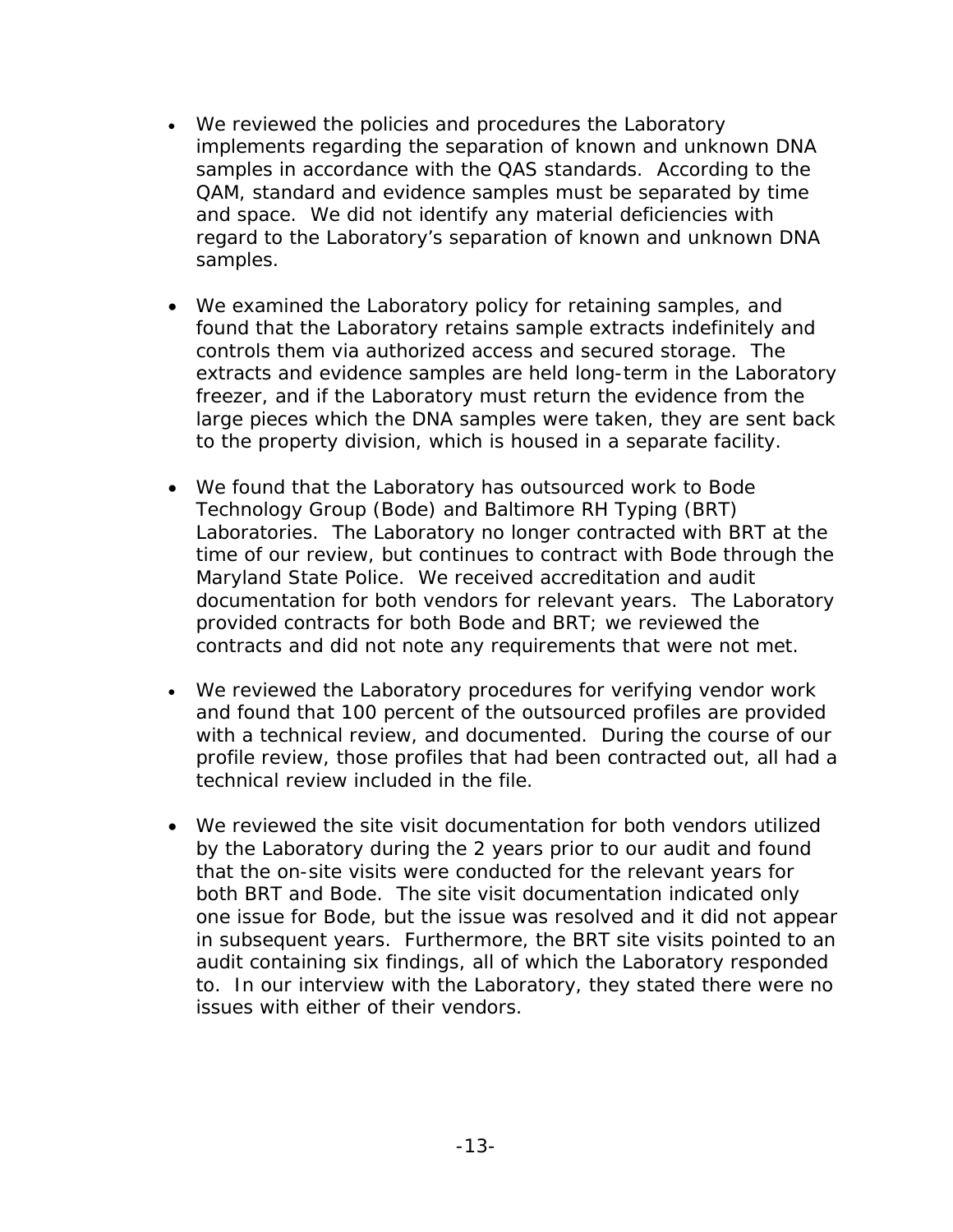### **Conclusion**

We found that the Laboratory complied with the FBI Quality Assurance Standards we reviewed, with one exception. Though the Laboratory implemented procedures to ensure security of DNA evidence within its freezers, it did not resolve one of the 2008 QAS review findings that required corresponding language for its Quality Assurance Manual. As a result, we made one recommendation.

### **Recommendations**

We recommend that the FBI:

3. Direct that the Laboratory insert a written policy in its QAM regarding the locking of all freezers containing DNA extracts, which reads: "All freezers containing DNA extracts will be locked at all times."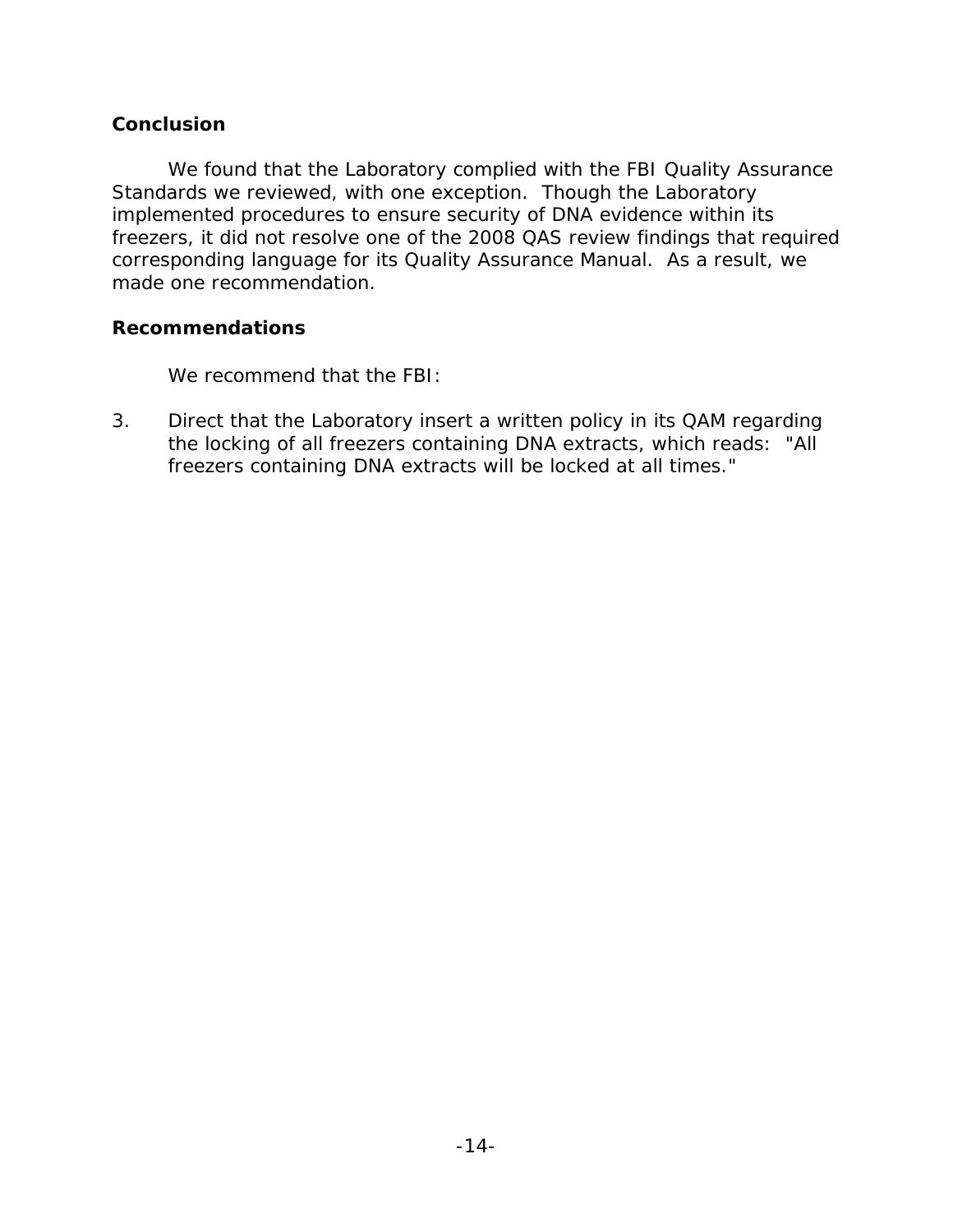### <span id="page-19-0"></span>**III. Appropriateness of Forensic DNA Profiles in CODIS Databases**

We determined that 19 of the 100 profiles we reviewed were unallowable for upload into NDIS. The 19 profiles included 2 that did not contain enough case information to ascertain the reason for allowability; 16 that were not allowable for upload into NDIS based on various factors including: samples obtained from the suspect's person or residence, samples obtained from a location the suspect would likely have left DNA evidence by means not connected with the crime, and samples that were not directly attributable to the crime; and 1 that did not have an elimination standard for the victim. The Laboratory agreed with our findings and removed all 19 profiles from NDIS. We noted that 15 of the 19 profiles determined to be unallowable for upload to NDIS were analyzed by the same technician at the Laboratory. Furthermore, several of the GeneScan® printouts that we requested for review were unavailable due to technical problems with the Macintosh computer utilized by the Laboratory.

We reviewed a sample of the Laboratory's forensic DNA profiles to determine whether each profile was complete, accurate, and allowable for inclusion in NDIS. [17](#page-19-1) To test the completeness and accuracy of each profile, we established standards that require a profile include all the loci for which the analyst obtained results, and that the values at each locus match those identified during analysis.<sup>[18](#page-19-2)</sup> Our standards are described in more detail in Appendix II of this report.

The NDIS operational procedures establish the DNA data acceptance standards by which laboratories must abide. These procedures prohibit a laboratory from uploading forensic profiles to NDIS that clearly match the DNA profile of the victim or another known person, unless the known person is a suspected perpetrator. The NDIS procedures we reviewed are described in more detail in Appendix II of this report.

<span id="page-19-2"></span><span id="page-19-1"></span><sup>&</sup>lt;sup>17</sup> When a laboratory's universe of DNA profiles in NDIS exceeds 1,500, our sample is taken from SDIS rather than directly from NDIS. See Appendix I for further description of the sample selection.

 $18$  A "locus" is a specific location on a chromosome. The plural form of locus is loci.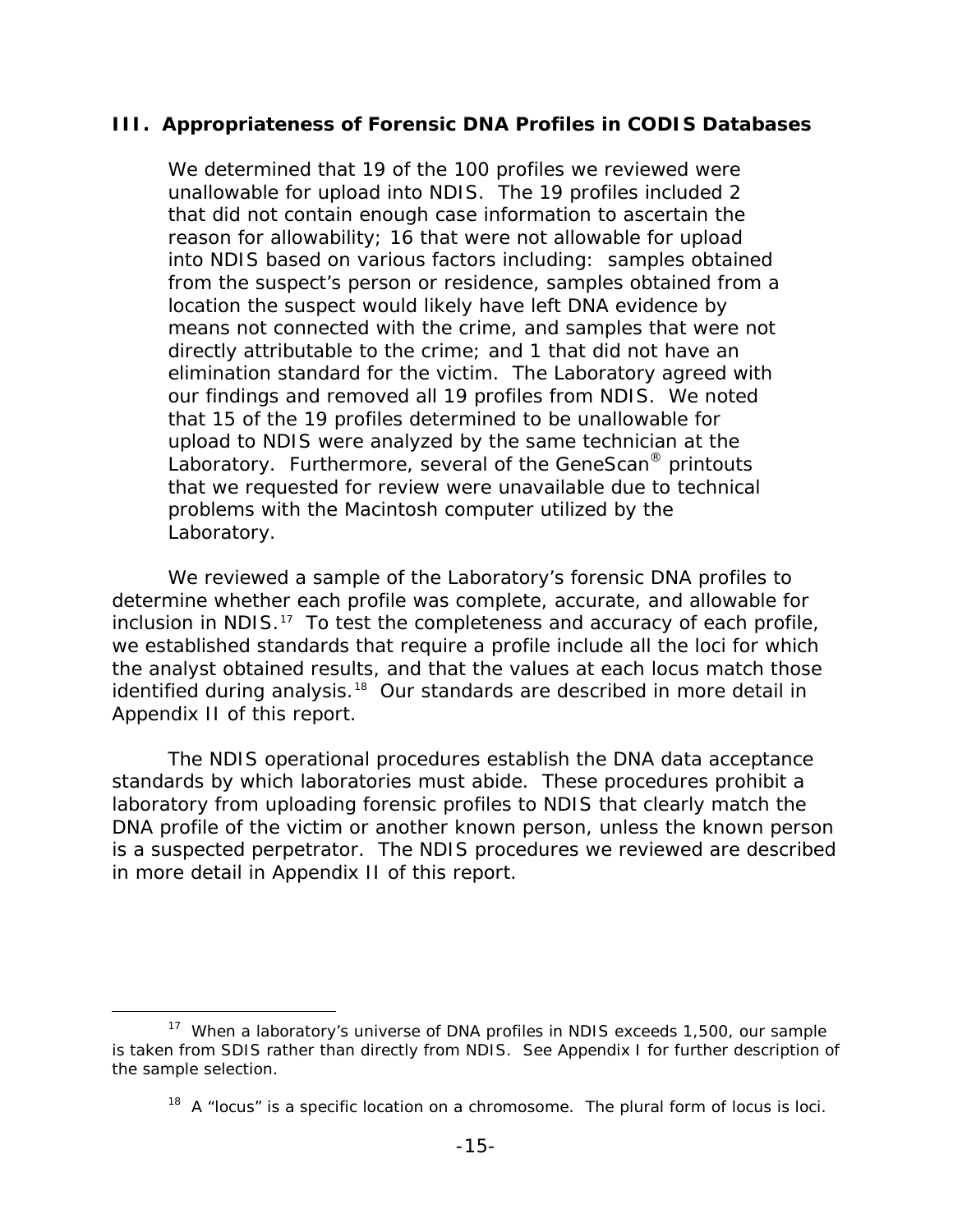### **Results of OIG Audit**

We selected a sample of 100 profiles out of the 753 forensic profiles the Laboratory had uploaded to NDIS as of July 2, 2010. Of the 100 forensic profiles sampled, we found 19 were unallowable for upload to NDIS. The remaining profiles sampled were complete, accurate, and allowable for inclusion in NDIS. The specific exceptions are explained in more detail below.

### *Profile Allowability*

Based on our review, we found that 19 of the 100 profiles in the sample we selected were unallowable for upload into NDIS, while the remaining 81 profiles we found to be complete, accurate, and allowable. We examined each profile in the sample to determine allowability based on NDIS guidelines such as: (1) whether a crime was committed; (2) whether the profile was obtained from the crime scene; (3) whether the profile was attributable to a putative perpetrator; and (4) whether there was a suspect in the case.<sup>[19](#page-20-0)</sup> Of the unallowable profiles that we identified, two did not contain enough, or any, information in the case file to determine the exact nature of the crime and whether the sample was obtained in an allowable fashion. Additionally, 16 profiles were deemed unallowable for various reasons including, samples obtained from the suspect's person or residence; samples obtained from a location the suspect would likely have left DNA evidence by means not connected with the crime, such as a significant other's residence; and samples that were not directly attributable to the crime. Furthermore, the final profile we deemed unallowable was missing an elimination standard. According to the FBI, if the Laboratory makes and documents efforts to obtain the elimination standards, but determines that elimination standards are unavailable, the profile may be uploaded to NDIS. Although the Laboratory requested the elimination standard during the course of our audit, they elected to remove the profile until they received the elimination standard. The results of our review are noted in Exhibit 3 below:

<span id="page-20-0"></span> $19$  If there is a suspect in the case and the profile was taken directly from the suspect's person or possession, the profile would not be allowable for upload into NDIS because a suspect would be expected to have his or her own DNA on objects in their possession, independent of the crime.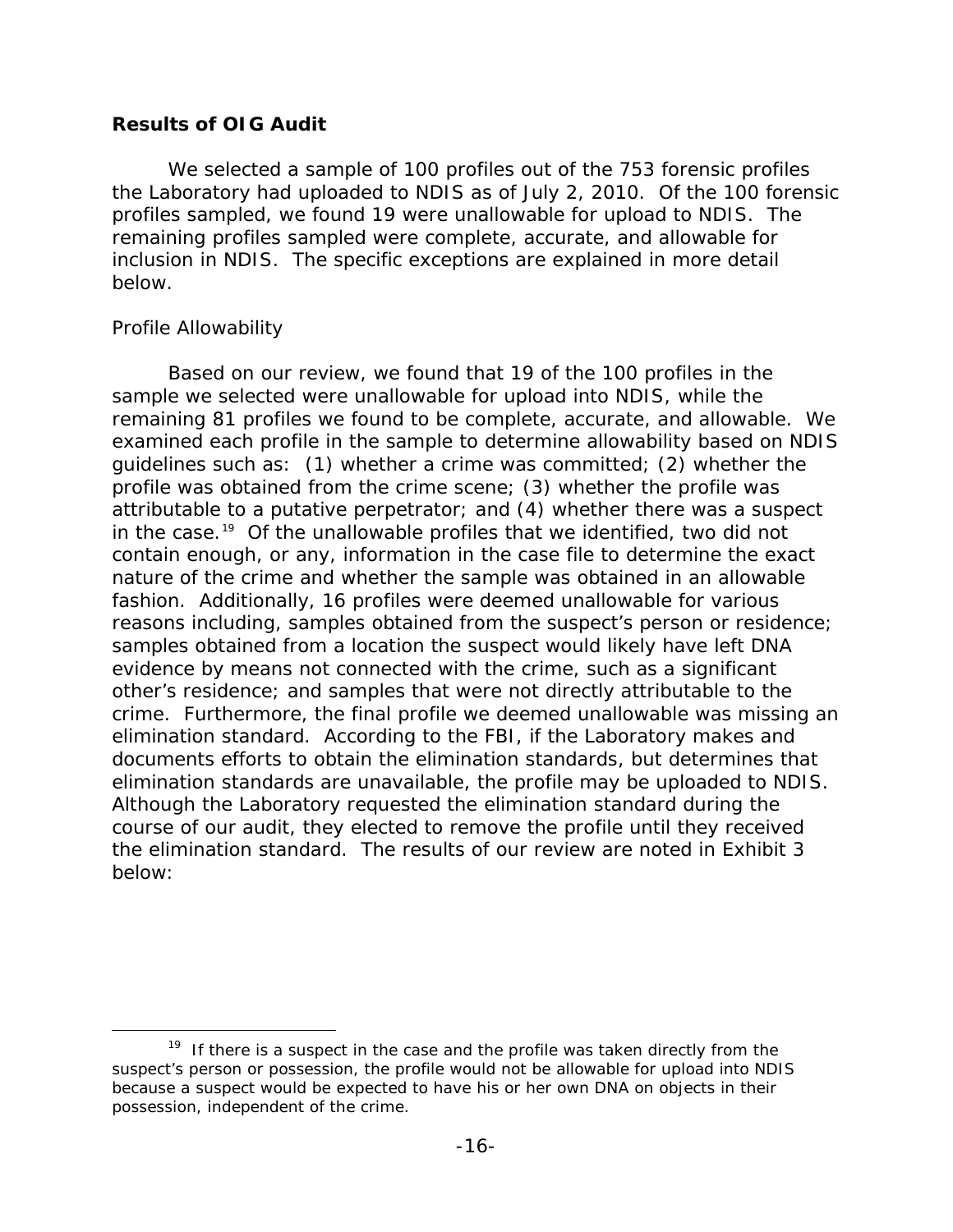## **Exhibit 3: Questioned Profiles Removed from the Prince George's County Police Department Crime Laboratory**

| <b>Sample</b>  |                                                                                                                                          |  |  |
|----------------|------------------------------------------------------------------------------------------------------------------------------------------|--|--|
| <b>Number</b>  | <b>Reason for Exception</b>                                                                                                              |  |  |
| CA-04          | Sample collected from vehicle used by the suspect at the time of the                                                                     |  |  |
|                | crime; therefore, reasonable to expect profile to be present independent                                                                 |  |  |
|                | of the crime.                                                                                                                            |  |  |
| CA-09          | Case file did not contain the necessary background information on the<br>specifics of the crime.                                         |  |  |
| $CA-16$        | Sample collected during a search warrant at the suspect's residence. It                                                                  |  |  |
|                | was reasonable to expect evidence to be present independent of the                                                                       |  |  |
|                | crime.                                                                                                                                   |  |  |
|                | Samples in file were all known; no unknown samples present in the                                                                        |  |  |
|                | case file. Requested additional information, but the Laboratory was                                                                      |  |  |
| CA-18          | unable to provide it. Removed from NDIS.                                                                                                 |  |  |
| $CA-22$        | Sample collected from object at suspect's residence. It was reasonable                                                                   |  |  |
|                | to expect profile to be present independent of the crime.                                                                                |  |  |
|                | Car used in the commission of a crime, but the owner was never                                                                           |  |  |
|                | identified because the car was stolen. The profile did not match the                                                                     |  |  |
| $CA-26$        | suspects, and as such, an attempt to retrieve an elimination standard                                                                    |  |  |
|                | for car owner was deemed necessary. Laboratory has requested                                                                             |  |  |
|                | additional information; can re-enter if information shows allowability or                                                                |  |  |
|                | if request is documented and standard is not available.                                                                                  |  |  |
| CA-29          | Sample taken off the suspect's person.                                                                                                   |  |  |
|                | Did not have the necessary case information. Laboratory has requested                                                                    |  |  |
| CA-32<br>CA-34 | additional information; can re-enter if information shows allowability.                                                                  |  |  |
|                | Case file was unable to link the sample with the crime.                                                                                  |  |  |
| CA-36          | Sample not attributable to the putative perpetrator.                                                                                     |  |  |
| CA-38          | Case file was unable to link the sample with the crime.                                                                                  |  |  |
|                | No elimination standard provided for victim. We noted to Laboratory                                                                      |  |  |
| CA-40<br>CA-48 | that profile allowable upon request of standard and documentation.                                                                       |  |  |
|                | Sample collected from suspect's vehicle that was used in a vehicular<br>manslaughter case; therefore, reasonable to expect profile to be |  |  |
|                | present in suspect's own car independent of the crime.                                                                                   |  |  |
| CA-49          | Sample not attributable to the putative perpetrator.                                                                                     |  |  |
| $CA-51$        | Sample collected during a search warrant at suspect's residence.                                                                         |  |  |
| CA-56          | Case file was unable to link the sample with the crime.                                                                                  |  |  |
| CA-62          | Sample collected from vehicle belonging to the suspect's wife.                                                                           |  |  |
| CA-69          | Sample collected during a search/seizure where suspect resided.                                                                          |  |  |
|                | Sample collected from foot of victim at the crime scene; the scene took                                                                  |  |  |
| CA-75          | place at the residence shared by the suspect and victim. It was                                                                          |  |  |
|                | reasonable to expect evidence to be present independent of the crime.                                                                    |  |  |
| Source:        | Prince George's Police Department Crime Laboratory and OIG Analysis                                                                      |  |  |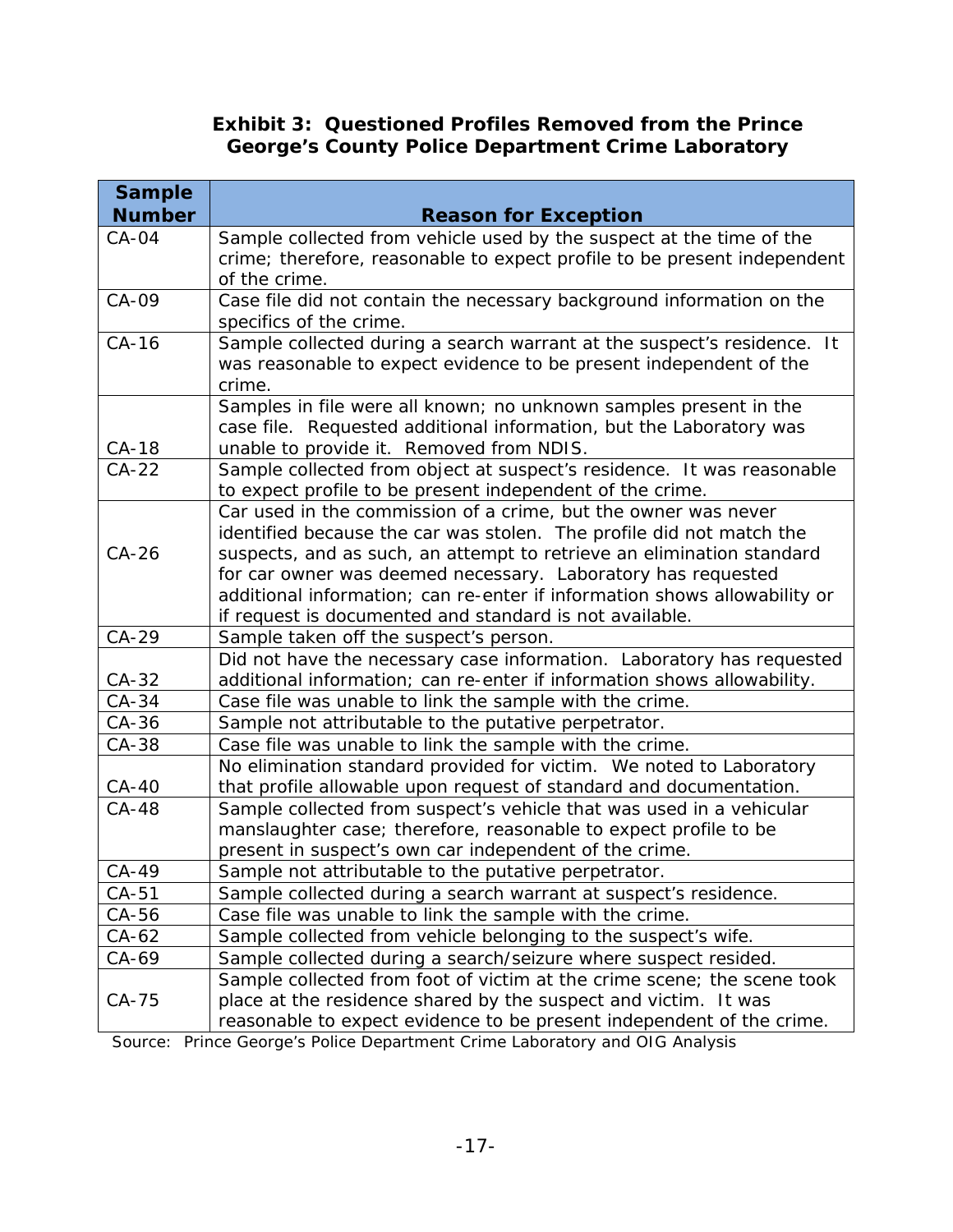We analyzed the 19 unallowable profiles and determined 15 of 19 unallowable profiles were processed by a single technician. The majority of the 19 profiles were uploaded prior to the issuance of the FBI's 2006 guidance, which provided specific detail on the allowability of profiles being uploaded into NDIS. In lieu of the Laboratory implementing the laborintensive process of reviewing all profiles uploaded by the technician in question, we recommend the Laboratory make a change to its profile suitability review, which denotes the reason for the each profile's allowability in NDIS. Specifically, we recommend the Laboratory document the profile suitability review for all future profiles that are uploaded into NDIS. This profile suitability review documentation would require that analysts indicate on a check off sheet why the profile is allowable (such as was the sample from a crime scene or was the sample an unknown). Additionally, we recommend the Laboratory implement a policy in its QAM that requires analysts to document the review of the suitability documentation during its match resolution process. The additional review will help to ensure that if older, unallowable profiles did produce a match in the future, it will not be reported and will be deleted from NDIS at that time.

### *GeneScan® Data Review*

During our audit, we took a judgmental sample of 10 profiles from the 100 profile sample in order to review the GeneScan® data to ensure that negative controls were amplified during the analysis. However, we had to revise our sample because some of the GeneScan® printouts we originally selected were unavailable because the Macintosh computer necessary to access and print the GeneScan® data was broken and could not be repaired. Therefore we revised our sample and included all but one forensic analyst that conducted analysis on our sample profiles.<sup>20</sup> All 10 of the GeneScan<sup>®</sup> printouts we sampled indicated the personnel had appropriately amplified the negative controls during analysis. We recommend that the Laboratory create and implement a policy or procedure for a contingency plan used in cases of faulty equipment; specifically, the Macintosh computer necessary to access the GeneScan® data for some profiles.

<span id="page-22-0"></span> $20$  The GeneScan® printouts for one analyst were unavailable because the Laboratory informed us that the analyst did not work for Prince George's County Police Department; the analyst worked for one of the vendor laboratories, and therefore the documents were unavailable.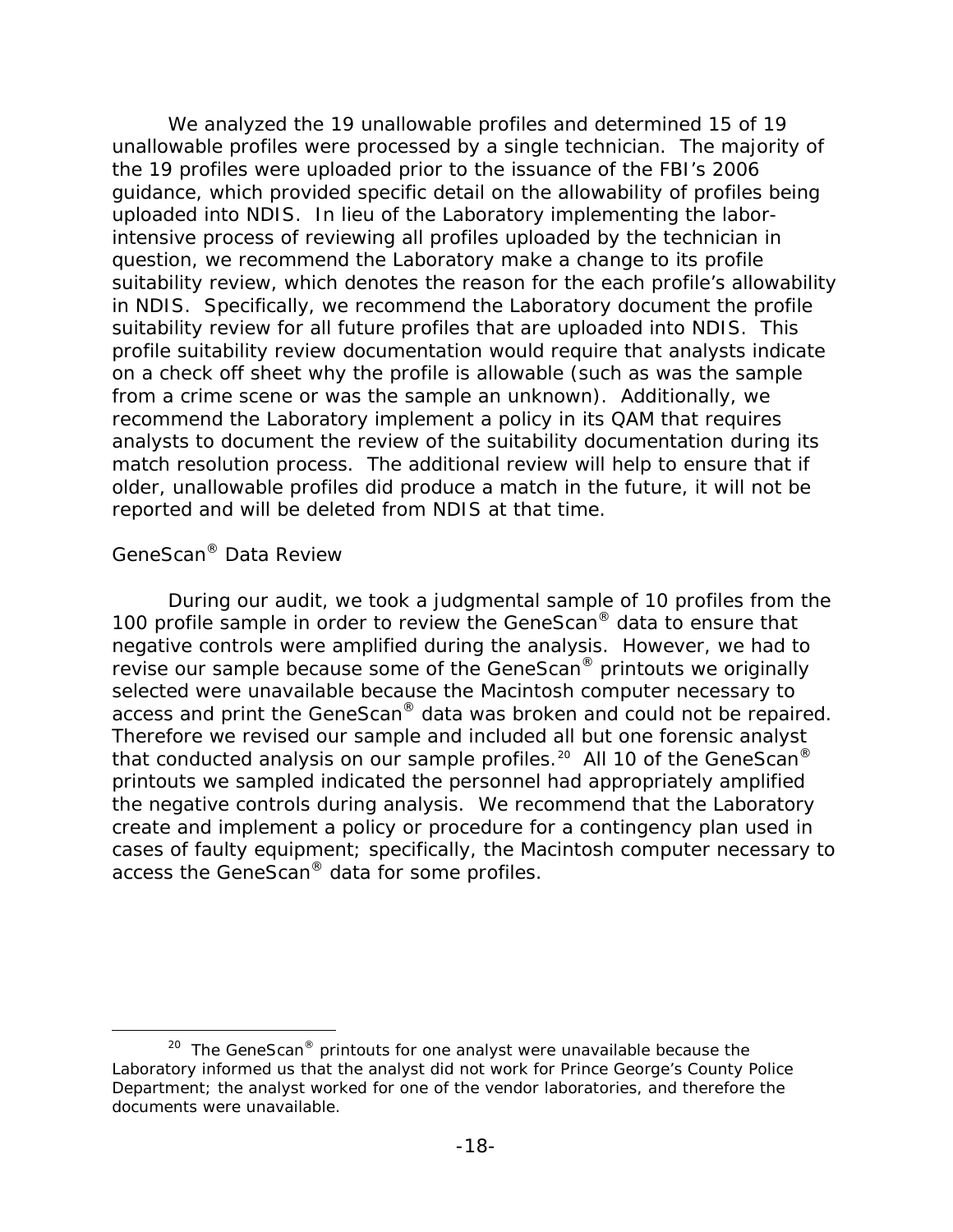### **Conclusion**

We found that 19 of the 100 profiles in the sample we selected were unallowable for upload into NDIS, while the remaining 81 profiles we found to be complete, accurate, and allowable. The Laboratory removed all 19 profiles from NDIS. In reviewing the 19 unallowable profiles we determined that 15 of the 19 unallowable profiles were analyzed by the same technician at the Laboratory. Additionally, although we found that GeneScan® data we reviewed indicated the negative controls were amplified as appropriate, several GeneScan® printouts we requested were unavailable due to technical problems with the Macintosh computer utilized by the lab. As a result of these findings, we made three recommendations.

### **Recommendations**

We recommend that the FBI:

- 4. Direct that the Laboratory document the profile suitability review for all future profiles that are uploaded into NDIS.
- 5. Direct that the Laboratory implement a policy in its QAM that requires analysts to document the review of the profile suitability documentation during its match resolution process.
- 6. Direct that the Laboratory create and implement a policy or procedure for a contingency plan used in future cases of faulty equipment; specifically, the Macintosh computer necessary to run GeneScan<sup>®</sup> printouts.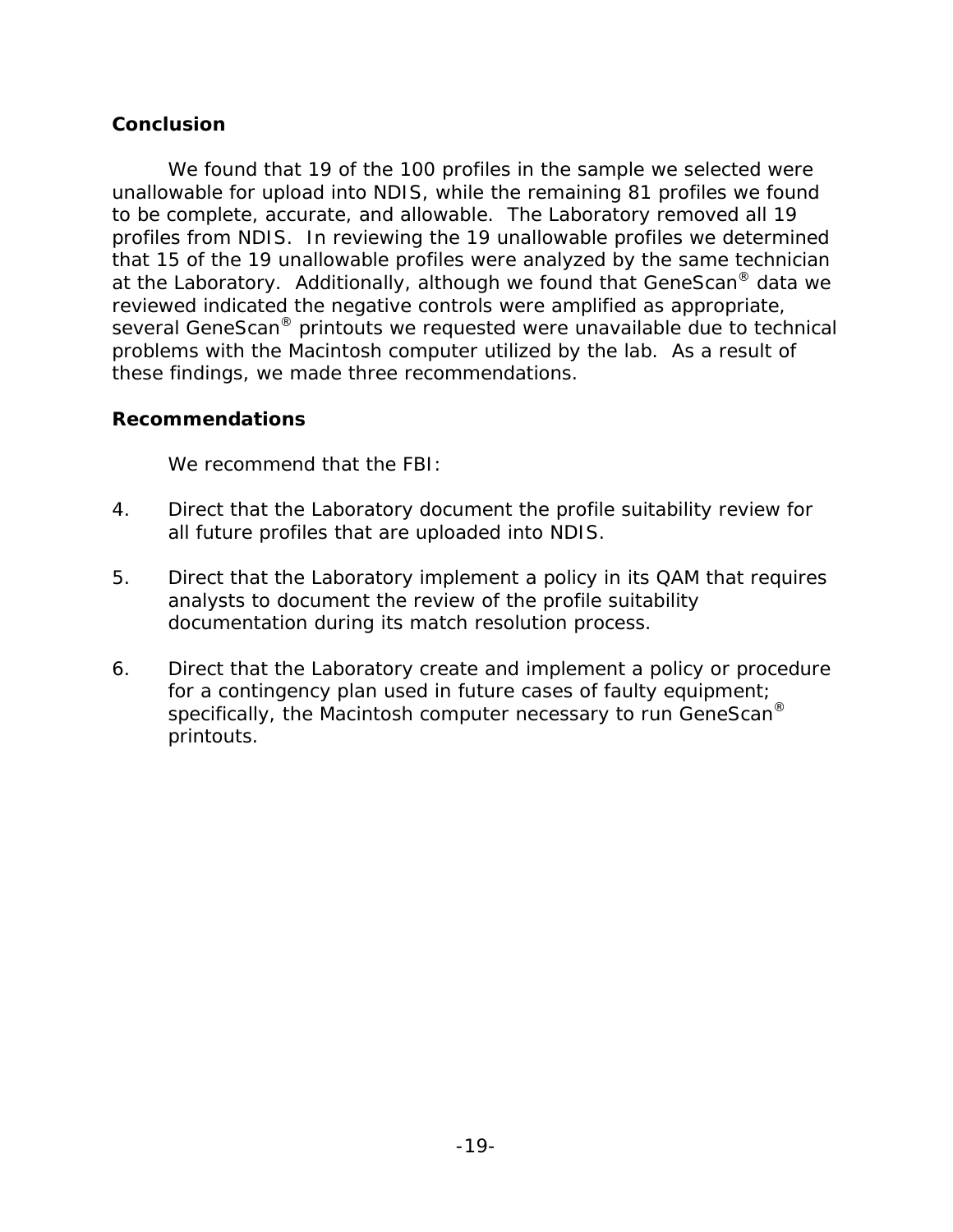# **OBJECTIVES, SCOPE, AND METHODOLOGY**

<span id="page-24-0"></span>We conducted this performance audit in accordance with generally accepted government auditing standards. Those standards require that we plan and perform the audit to obtain sufficient, appropriate evidence to provide a reasonable basis for our findings and conclusions based on our audit objectives. We believe that the evidence obtained provides a reasonable basis for our findings and conclusions based on our audit objectives.

Our audit generally covered the period from July 2008 through August 2010. The objectives of the audit were to determine if the: (1) Laboratory was in compliance with the NDIS participation requirements; (2) Laboratory was in compliance with the Quality Assurance Standards (QAS) issued by the FBI; and (3) Laboratory's forensic DNA profiles in CODIS databases were complete, accurate, and allowable for inclusion in NDIS. To accomplish the objectives of the audit, we:

• Examined internal and external Laboratory review reports and supporting documentation for corrective action taken, if any, to determine: (a) if the Laboratory complied with the QAS, (b) whether repeat findings were identified, and (c) whether recommendations were adequately resolved.<sup>[24](#page-24-1)</sup>

In accordance with the QAS, the internal and external laboratory review procedures are to address, at a minimum, a laboratory's quality assurance program, organization and management, personnel qualifications, facilities, evidence control, validation of methods and procedures, analytical procedures, calibration and maintenance of instruments and equipment, proficiency testing of analysts, corrective action for discrepancies and errors, review of case files, reports, safety,

<span id="page-24-1"></span> $24$  The QAS require that laboratories undergo annual audits. Every other year, the QAS requires that the audit be performed by an external agency that performs DNA identification analysis and is independent of the laboratory being reviewed. These audits are not required by the QAS to be performed in accordance with the *Government Auditing Standards* (GAS) and are not performed by the Department of Justice Office of the Inspector General. Therefore, we will refer to the QAS audits as reviews (either an internal laboratory review or an external laboratory review, as applicable) to avoid confusion with our audits that are conducted in accordance with GAS.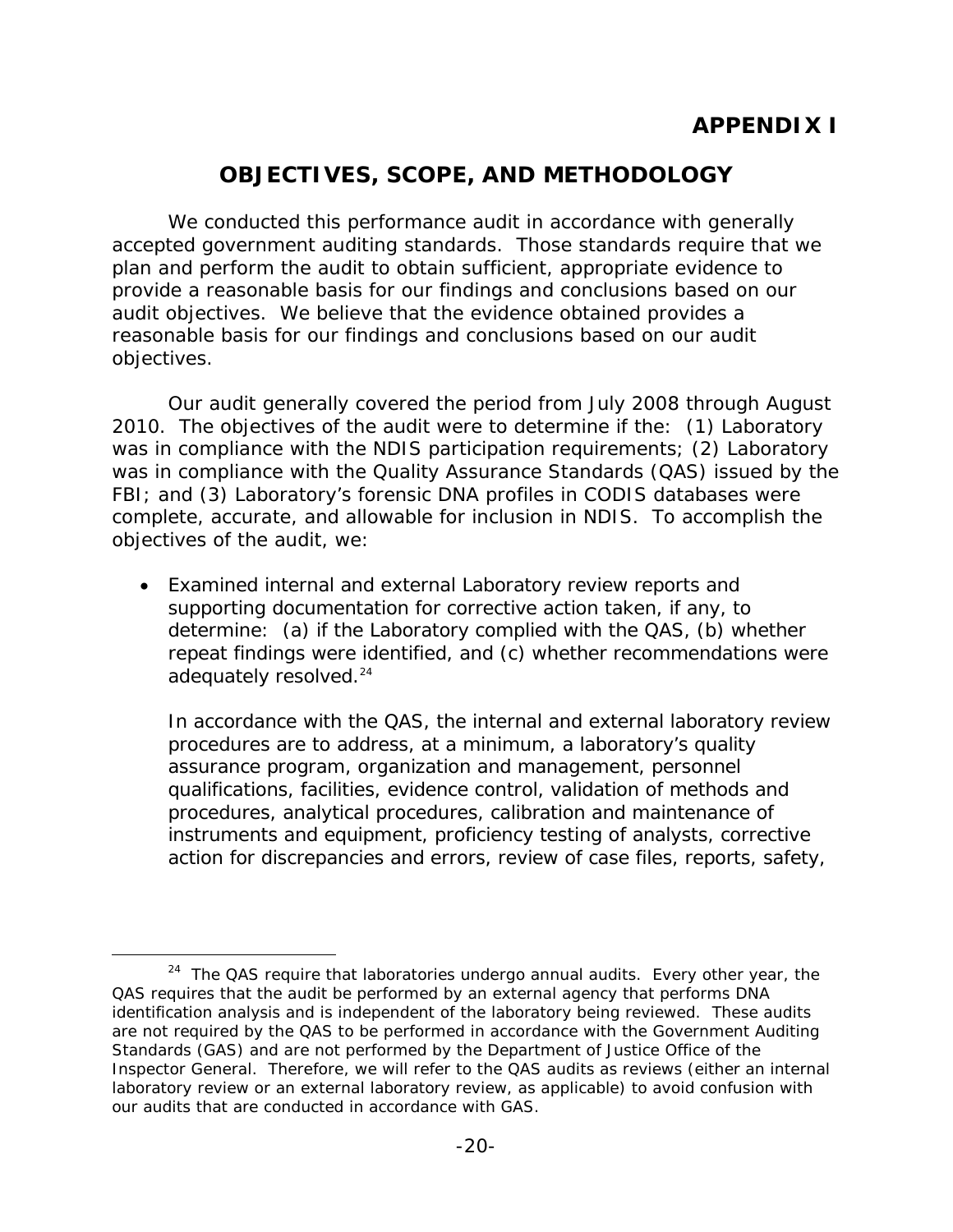and previous audits. The QAS require that internal and external reviews be performed by personnel who have successfully completed the FBI's training course for conducting such reviews.

As permitted by GAS 7.42 (2007 revision), we generally relied on the results of the Laboratory's external laboratory reviews to determine if the Laboratory complied with the  $QAS$ <sup>[25](#page-25-0)</sup> In order to rely on the work of non-auditors, GAS requires that we perform procedures to obtain sufficient evidence that the work can be relied upon. Therefore, we: (1) obtained evidence concerning the qualifications and independence of the individuals who conducted the review and (2) determined that the scope, quality, and timing of the audit work performed was adequate for reliance in the context of the current audit objectives by reviewing the evaluation procedure guide and resultant findings to understand the methods and significant assumptions used by the individuals conducting the reviews. Based on this work, we determined that we could rely on the results of the Laboratory's external laboratory review.

- Interviewed Laboratory officials to identify management controls, Laboratory operational policies and procedures, Laboratory certifications or accreditations, and analytical information related to DNA profiles.
- Toured the Laboratory to observe facility security measures as well as the procedures and controls related to the receipt, processing, analyzing, and storage of forensic evidence and convicted offender DNA samples.
- Reviewed the Laboratory's written policies and procedures related to conducting internal reviews, resolving review findings, expunging DNA profiles from NDIS, and resolving matches among DNA profiles in NDIS.

<span id="page-25-0"></span> $25$  We also considered the results of the Laboratory's internal review, but could not rely on it because it was not performed by personnel independent of the Laboratory. Further, as noted in Appendix II, we performed audit testing to verify Laboratory compliance with specific Quality Assurance Standards that have a substantial effect on the integrity of the DNA profiles uploaded to NDIS.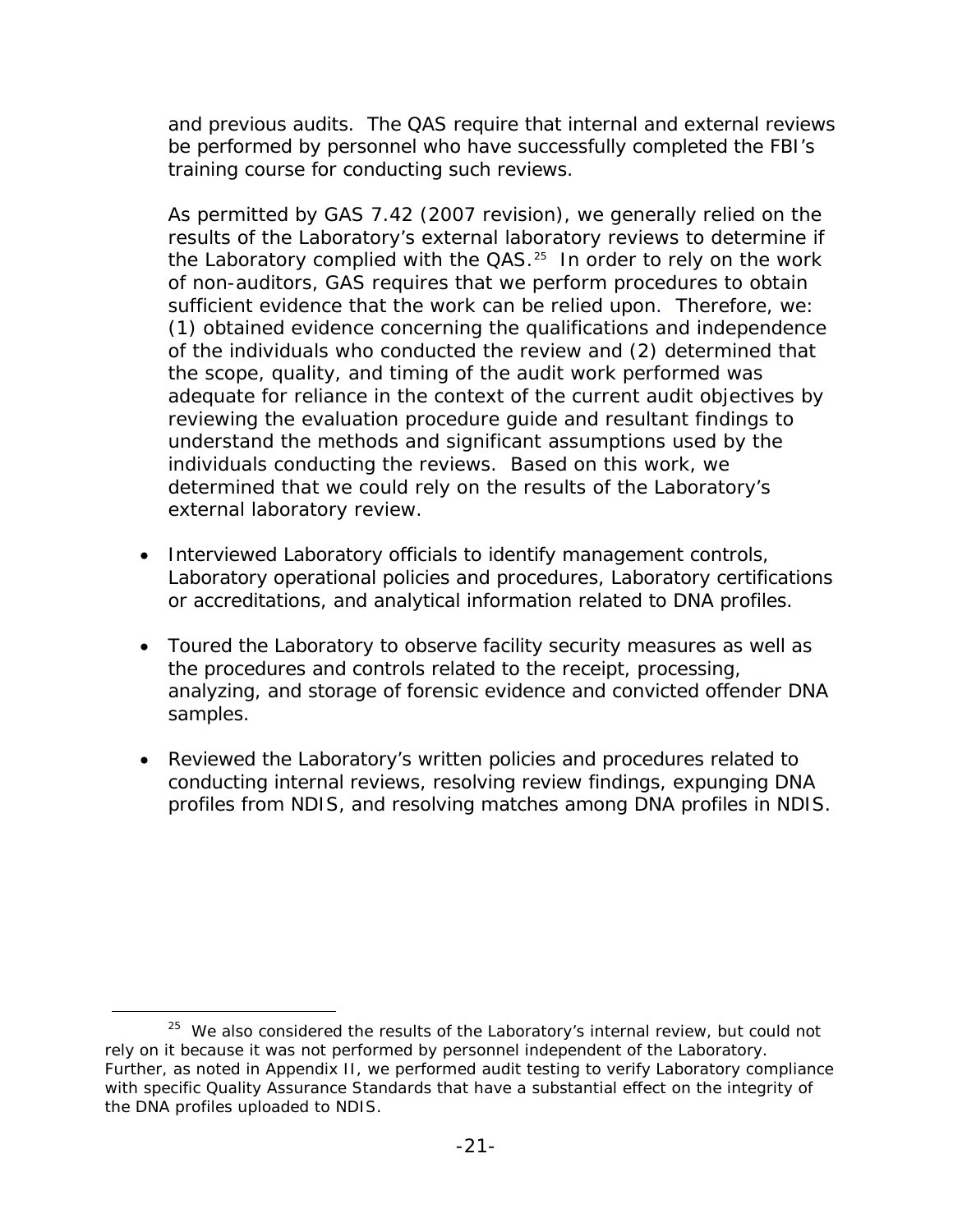- Reviewed supporting documentation for 13 of 322 NDIS matches to determine whether they were resolved in a timely manner. The Laboratory provided the universe of NDIS matches as of July 16, 2010. The sample was judgmentally selected to include both case-to-case and case-to-offender matches. This non-statistical sample does not allow projection of the test results to all matches.
- Reviewed supporting documentation to determine whether the Laboratory provided adequate vendor oversight.
- Reviewed the case files for selected forensic DNA profiles to determine if the profiles were developed in accordance with the Forensic QAS and were complete, accurate, and allowable for inclusion in NDIS.
- The NDIS Custodian, via the contractor used by the FBI to maintain NDIS and the CODIS software, provided a printout identifying the 753 Short Tandem Repeat forensic profiles the Laboratory had uploaded to NDIS as of July 2, 2010. We limited our review to a sample of 100 profiles. This sample size was determined judgmentally because preliminary audit work determined that risk was not unacceptably high.
- Using the judgmentally determined sample size, we randomly selected a representative sample of labels associated with specific profiles in our universe to reduce the effect of any patterns in the list of profiles provided to us. However, since the sample size was judgmentally determined, the results obtained from testing this limited sample of profiles may not be projected to the universe of profiles from which the sample was selected.

The objectives of our audit concerned the Laboratory's compliance with required standards and the related internal controls. Accordingly, we did not attach a separate statement on compliance with laws and regulations or a statement on internal controls to this report. See Appendix II for detailed information on our audit criteria.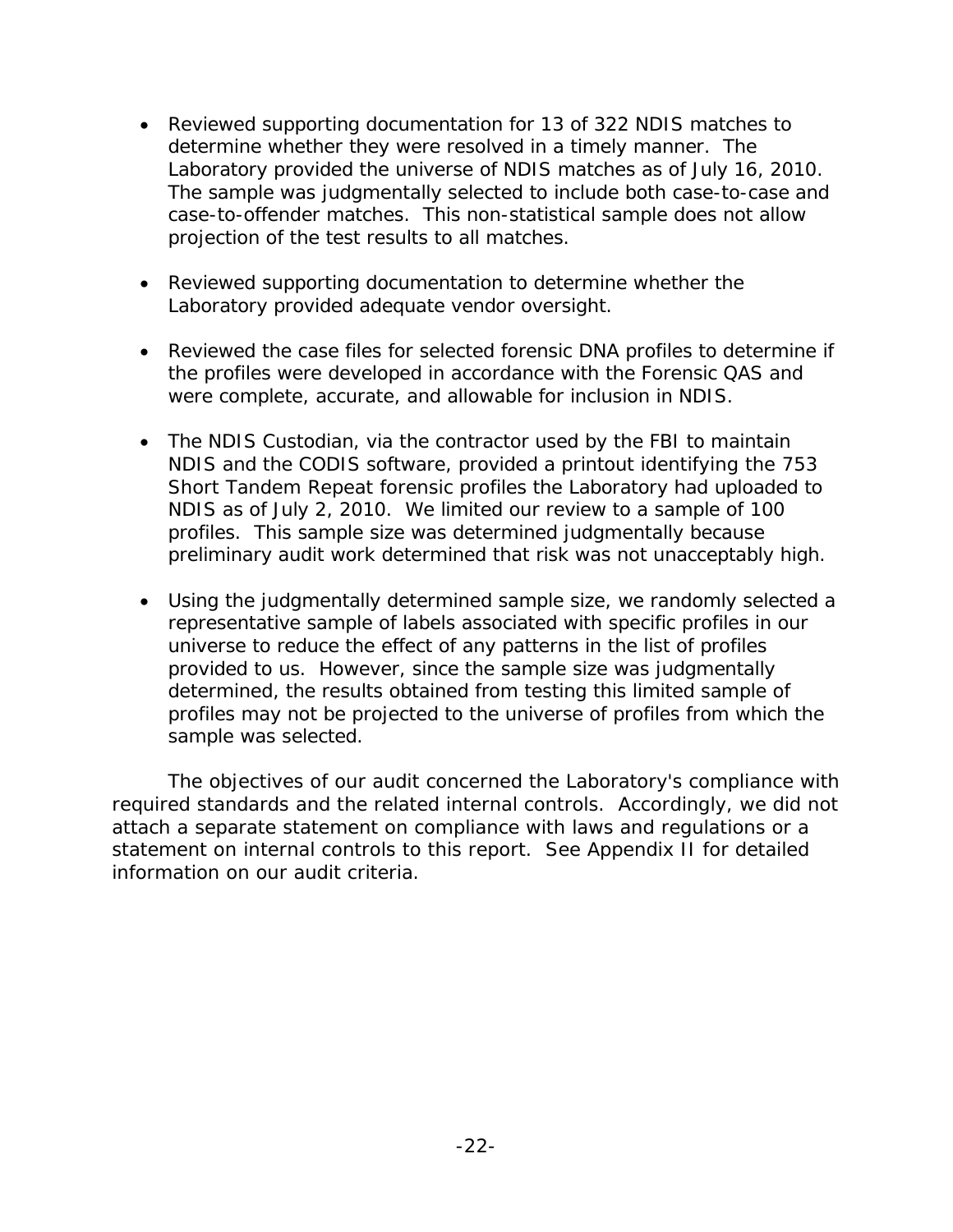# **AUDIT CRITERIA**

<span id="page-27-0"></span>In conducting our audit, we considered the NDIS participation requirements and the Quality Assurance Standards (QAS). However, we did not test for compliance with elements that were not applicable to the Laboratory. In addition, we established standards to test the completeness and accuracy of DNA profiles as well as the timely notification of DNA profile matches to law enforcement.

### <span id="page-27-1"></span>**NDIS Participation Requirements**

The NDIS participation requirements, which consist of the Memorandum of Understanding (MOU) and the NDIS operational procedures, establish the responsibilities and obligations of laboratories that participate in NDIS. The MOU requires that NDIS participants comply with federal legislation and the QAS, as well as NDIS-specific requirements accompanying the MOU in the form of appendices. We focused our audit on specific sections of the following NDIS operational procedures.

- DNA Data Acceptance Standards
- DNA Data Accepted at NDIS
- Quality Assurance Standards (QAS) Audits
- NDIS DNA Autosearches
- Confirm an Interstate Candidate Match
- General Responsibilities
- Initiate and Maintain a Laboratory's Participation in NDIS
- Security Requirements
- CODIS Users
- CODIS Administrator Responsibilities
- Access to, and Disclosure of, DNA Records and Samples
- Upload of DNA Records
- Expunge a DNA Record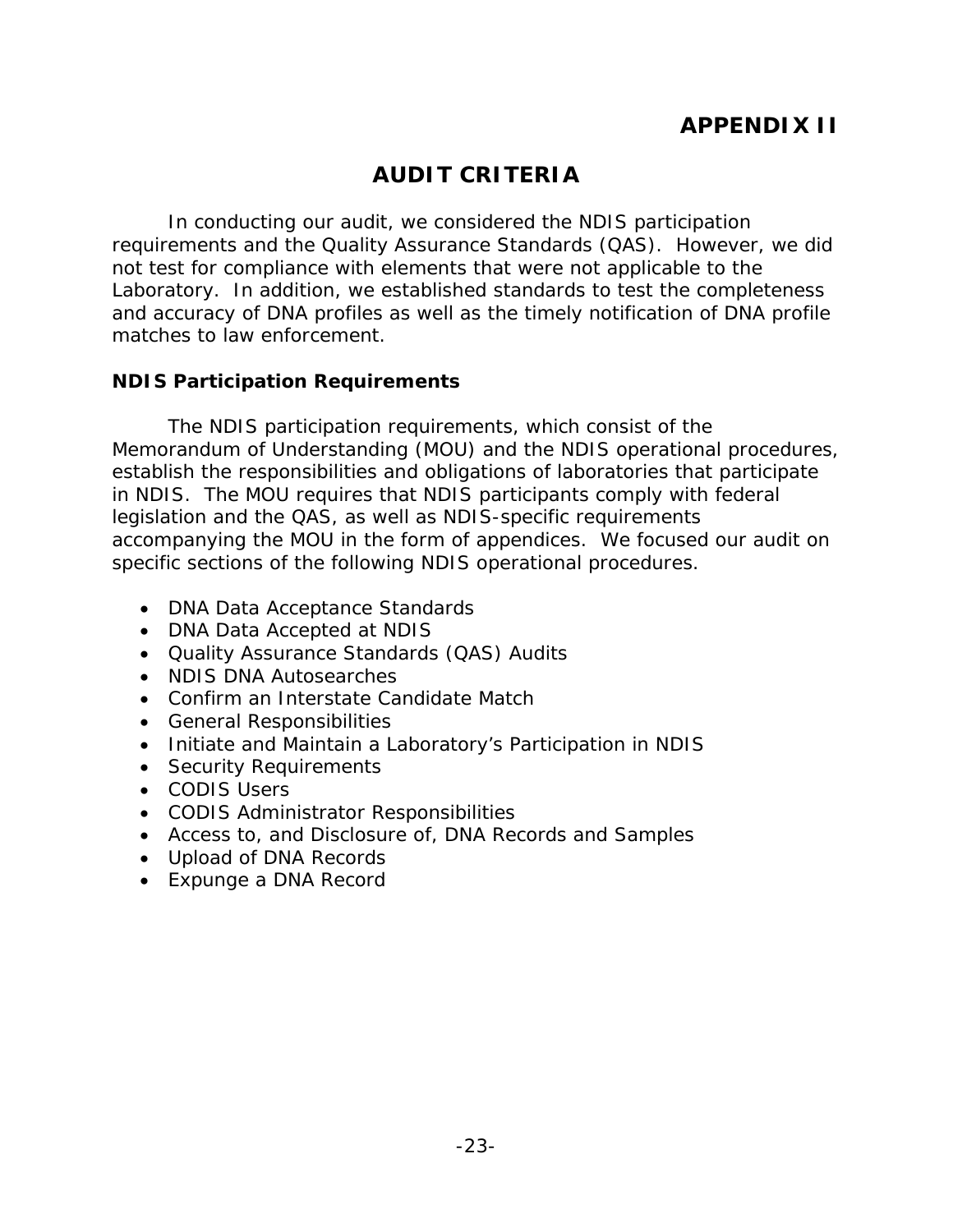### <span id="page-28-0"></span>**Quality Assurance Standards**

The FBI issued two sets of Quality Assurance Standards (QAS): QAS for Forensic DNA Testing Laboratories, effective July 1, 2009 (Forensic QAS); and QAS for DNA Databasing Laboratories, effective July 1, 2009 (Offender QAS). The Forensic QAS and the Offender QAS describe the quality assurance requirements that the Laboratory should follow to ensure the quality and integrity of the data it produces.

For our audit, we generally relied on the reported results of the Laboratory's most recent annual external review to determine if the Laboratory was in compliance with the QAS. Additionally, we performed audit work to verify that the Laboratory was in compliance with the QAS listed below because they have a substantial effect on the integrity of the DNA profiles uploaded to NDIS.

- Facilities (Forensic QAS and Offender QAS 6.1): The laboratory shall have a facility that is designed to ensure the integrity of the analyses and the evidence.
- Evidence Control (Forensic QAS 7.1): The laboratory shall have and follow a documented evidence control system to ensure the integrity of physical evidence. Where possible, the laboratory shall retain or return a portion of the evidence sample or extract.
- Sample Control (Offender QAS 7.1): The laboratory shall have and follow a documented sample inventory control system to ensure the integrity of database and known samples.
- Analytical Procedures (Forensic QAS and Offender QAS 9.5): The laboratory shall monitor the analytical procedures using [appropriate] controls and standards.
- Review (Forensic QAS 12.1): The laboratory shall conduct administrative and technical reviews of all case files and reports to ensure conclusions and supporting data are reasonable and within the constraints of scientific knowledge.

(Offender QAS Standard 12.1): The laboratory shall have and follow written procedures for reviewing DNA records and DNA database information, including the resolution of database matches.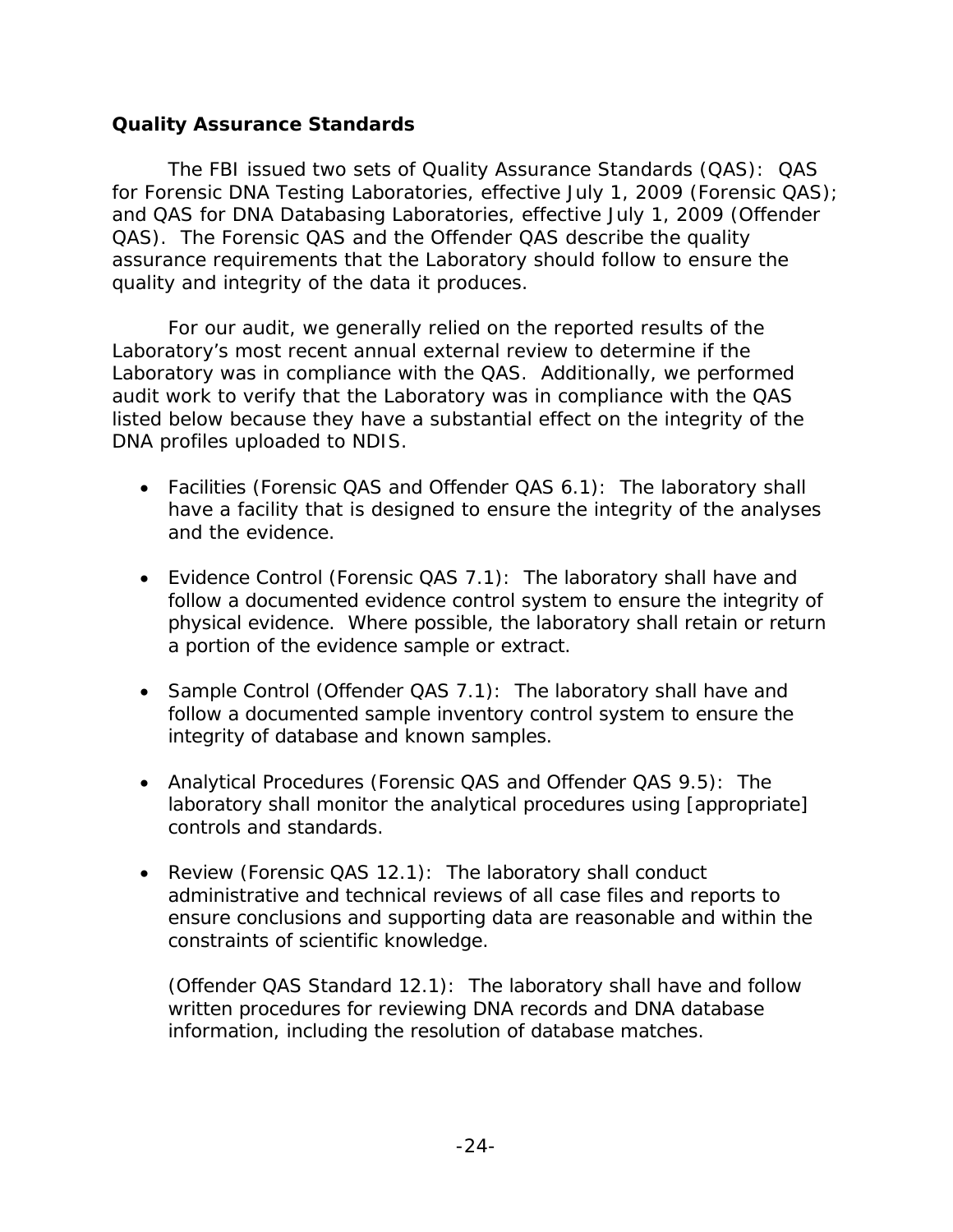• [Reviews] (Forensic QAS and Offender QAS 15.1 and 15.2): The laboratory shall be audited annually in accordance with [the QAS]. The annual audits shall occur every calendar year and shall be at least 6 months and no more than 18 months apart.

At least once every two years, an external audit shall be conducted by an audit team comprised of qualified auditors from a second agency(ies) and having at least one team member who is or has been previously qualified in the laboratory's current DNA technologies and platform.

• Outsourcing (Forensic QAS and Offender QAS Standard 17.1): A vendor laboratory performing forensic and database DNA analysis shall comply with these Standards and the accreditation requirements of federal law.

Forensic QAS 17.4: An NDIS participating laboratory shall have and follow a procedure to verify the integrity of the DNA data received through the performance of the technical review of DNA data from a vendor laboratory.

Offender QAS Standard 17.4: An NDIS participating laboratory shall have, follow and document appropriate quality assurance procedures to verify the integrity of the data received from the vendor laboratory including, but not limited to, the following: Random reanalysis of database, known or casework reference samples; Inclusion of QC samples; Performance of an on-site visit by an NDIS participating laboratory or multi-laboratory system outsourcing DNA sample(s) to a vendor laboratory or accepting ownership of DNA data from a vendor laboratory.

## <span id="page-29-0"></span>**Office of the Inspector General Standards**

We established standards to test the completeness and accuracy of DNA profiles as well as the timely notification of law enforcement when DNA profile matches occur in NDIS. Our standards are listed below.

• Completeness of DNA Profiles: A profile must include each value returned at each locus for which the analyst obtained results. Our rationale for this standard is that the probability of a false match among DNA profiles is reduced as the number of loci included in a profile increases. A false match would require the unnecessary use of laboratory resources to refute the match.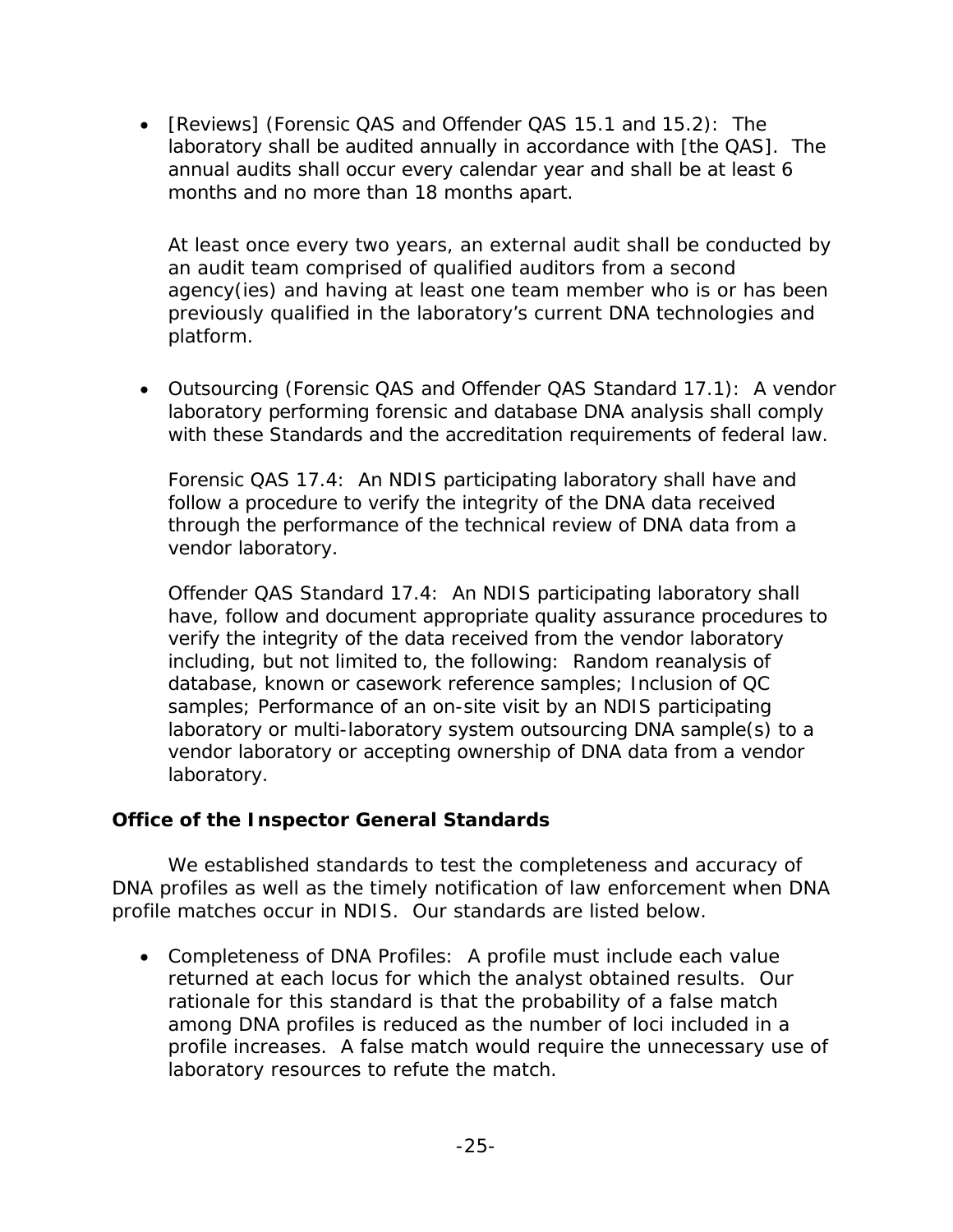- Accuracy of DNA Profiles: The values at each locus of a profile must match those identified during analysis. Our rationale for this standard is that inaccurate profiles may: (1) preclude DNA profiles from being matched and, therefore, the potential to link convicted offenders to a crime or to link previously unrelated crimes to each other may be lost; or (2) result in a false match that would require the unnecessary use of laboratory resources to refute the match.
- Timely Notification of Law Enforcement When DNA Profile Matches Occur in NDIS: Laboratories should notify law enforcement personnel of NDIS matches within 2 weeks of the match confirmation date, unless there are extenuating circumstances. Our rationale for this standard is that untimely notification of law enforcement personnel may result in the suspected perpetrator committing additional, and possibly more egregious, crimes if the individual is not deceased or already incarcerated for the commission of other crimes.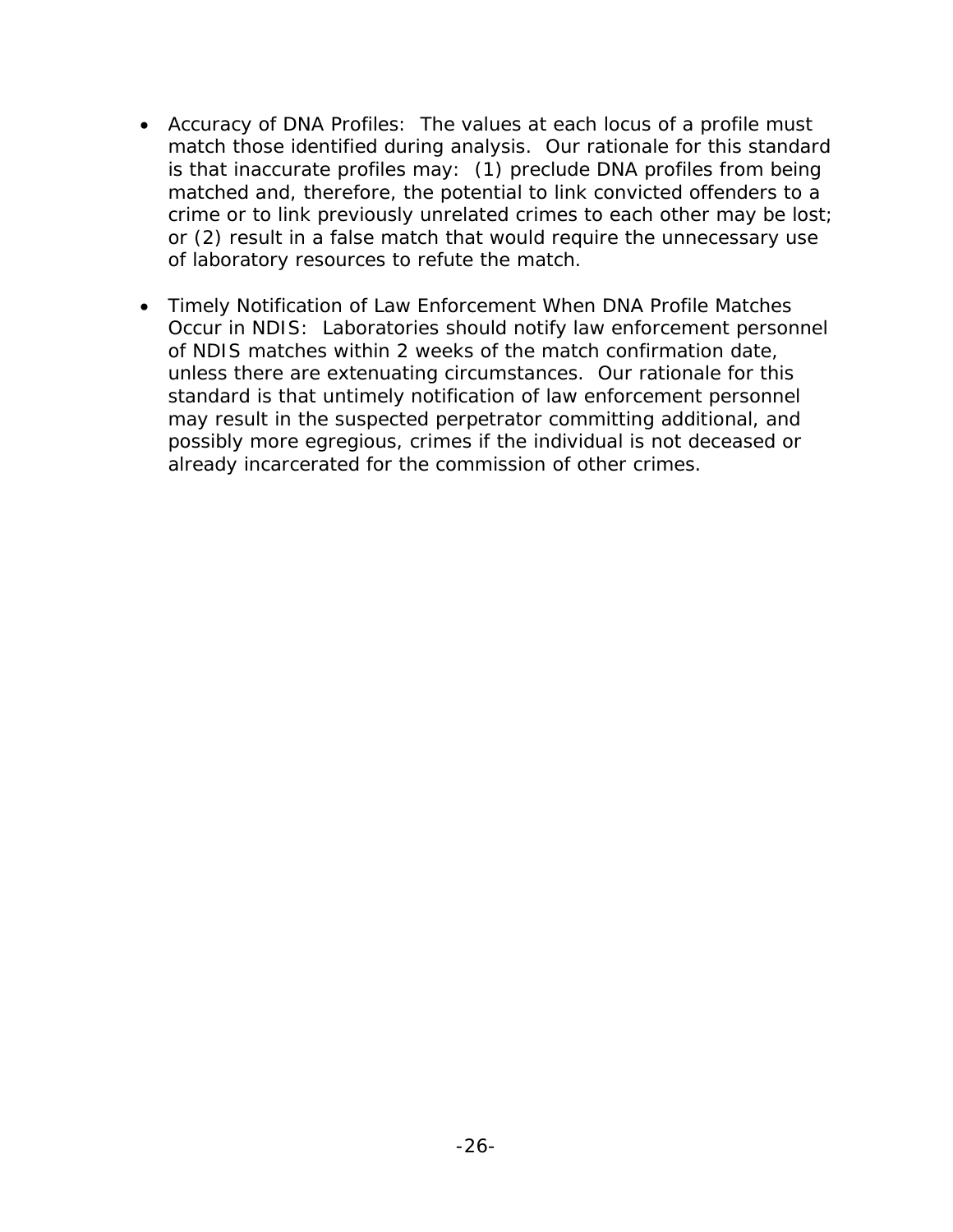## **APPENDIX III**

## <span id="page-31-0"></span>**LABORATORY RESPONSE TO THE DRAFT REPORT**

## **Forensic Services Division**

October 18, 2010

Mr. Troy Meyer Regional Audit Manager Washington Regional Audit Office Office of the Inspector General U.S. Department of Justice 1300 N. 17<sup>th</sup> Street Suite 3400 Arlington, VA 22209

Dear Mr. Troy Meyer:

 In response to the findings of the DOJ-OIG Inspection which occurred in August 2010 and covered the period July 2008 through August 2010, the following is the Prince George's County Police Department's responses to the recommendations by the auditors:

#### **I-Compliance with NDIS Participation Requirements**

#### Recommendations

1. Direct the Laboratory to store their on-site backup hard drive in a locked container

#### **Response:**

The Laboratory has removed the hard drive and has begun storing the drive in a locked secure location. The hard drive is now being removed and returned to the CODIS Unit only when it is time to conduct a back up.

In addition a new server has been ordered that would accommodate tape drive back up that would be more convenient for the task of backing up the CODIS Data. It is anticipated that this will be installed before the end of 2010.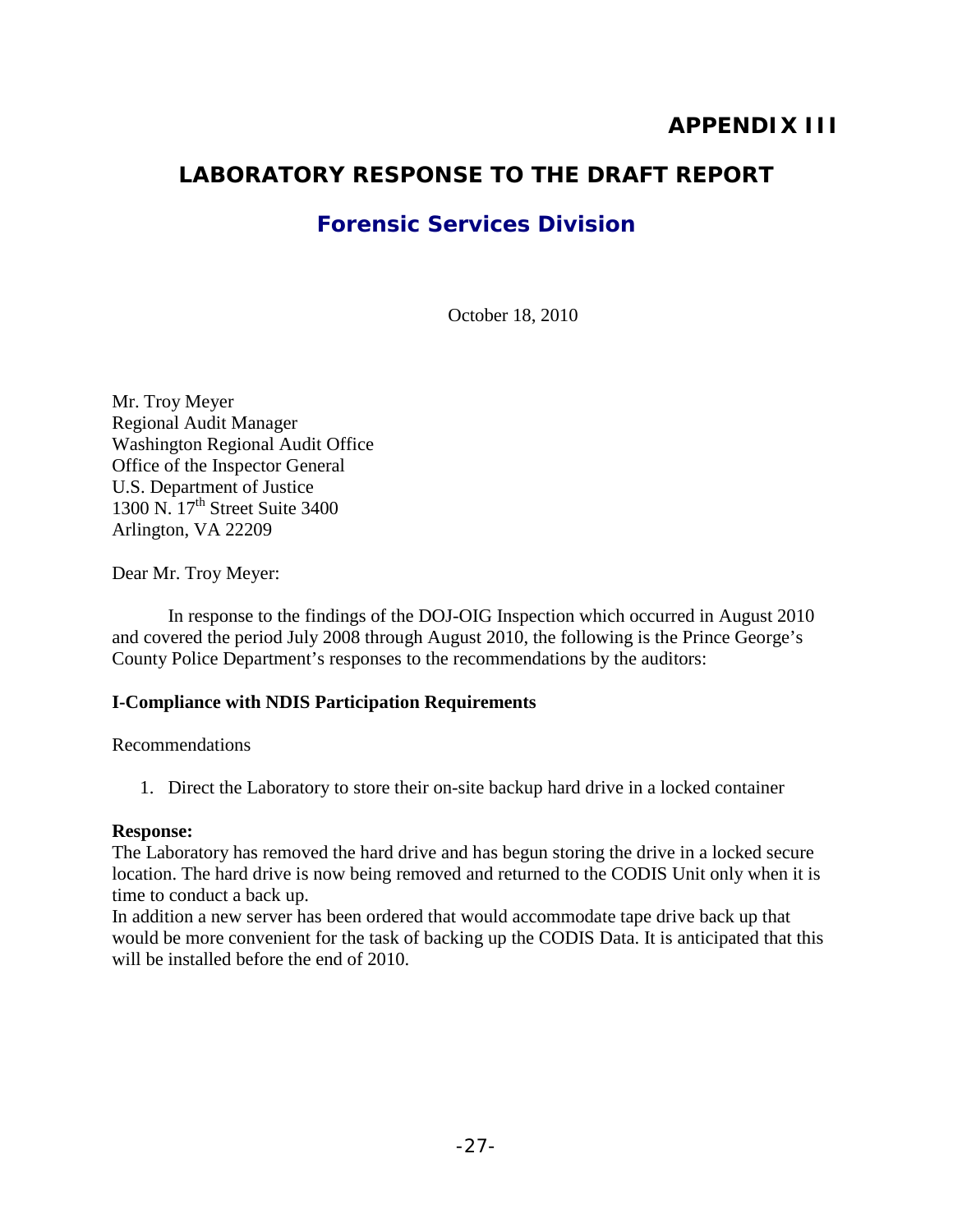2. Direct the Laboratory to implement a policy for confirming matches within the 30 day period as well as notifying investigators in the allotted two weeks after confirmation.

#### **Response:**

A new policy was implemented in the CODIS Procedure Manual to ensure that all matches will be confirmed with- in 30 days. This means that the Prince Georges County DNA Laboratory will make contact with the corresponding laboratory so that the corresponding laboratory can initiate the confirmation process in a timely manner, further once confirmation has been completed by the corresponding laboratory the Prince George's County Laboratory will ensure that the investigator is notified within two weeks. (See Attached)

The Department has recently transferred an officer to the CODIS Unit to assist in ensuring that the laboratory remains compliant with the recommendation of notifying investigators in the allotted two weeks as well as assisting in the acquisition of information pertaining to casework.

#### **II-Compliance with the Quality Assurance Standards**

3. Direct that the lab to insert a written policy in its QAM regarding the locking of all freezers containing DNA extracts, which reads: All freezers containing DNA extracts will be locked at tall times"

#### **Response:**

This recommendation was resolved once it was brought to the laboratory's attention. The statement "All freezers containing DNA extracts will be locked at all times" was added to the protocol. (See Attached)

#### **III-Appropriateness of Forensic DNA Profiles in CODIS Databases**

Recommendations

4. Direct that the Laboratory to document the profile suitability review for all future profiles that are uploaded into NDIS.

#### **Response:**

A new form was recently implemented that addressed this recommendation. The form will document the reasons while the profile is suitable for each profile being uploaded to the State of Maryland and subsequently NDIS. (See Attached)

5. Direct that the Laboratory implement a policy in its QAM that requires analysts to document the review of the profile suitability documentation during its match resolution process.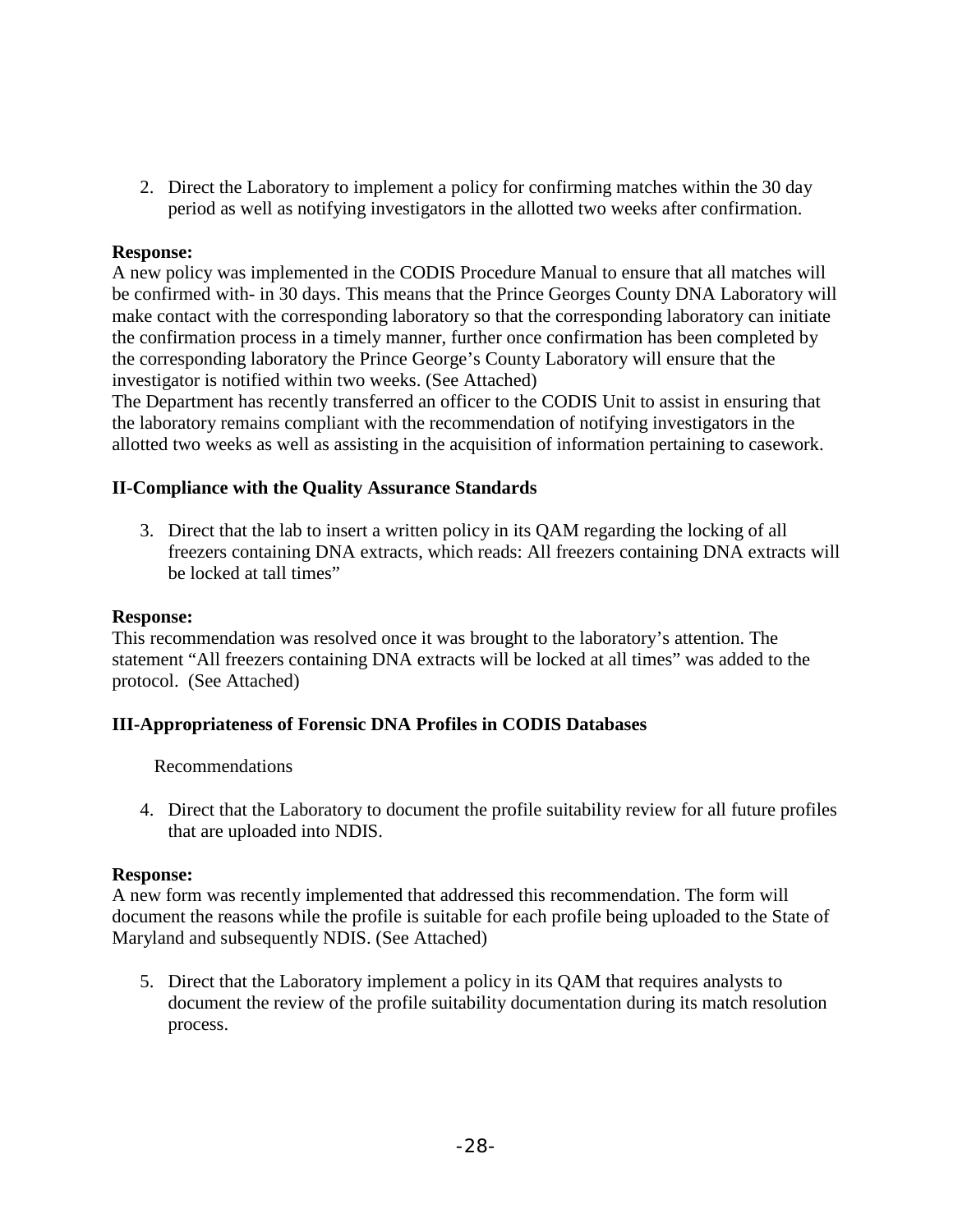#### **Response:**

A new procedure has been implemented in the CODIS Procedure Manual that requires all analysts to document the review of the profile suitability during the match resolution process. This would include but is not limited to the a-continuation reports, b-case communications, emails from the investigating officers. (See Attached)

6. Direct that the Laboratory create and implement a policy or procedure for a contingency plan used in future cases of faulty equipment; specifically, the Macintosh computer necessary to run Genescans.

#### **Response:**

The Laboratory has been in contact with Applied Bio-system, the software manufacturer. They have agreed to provide the DNA Laboratory with conversion software that would convert the data to a format that can be read.

Should you have any questions or require additional information concerning this response, please contact Ms. Lynnett Redhead, Manager/CODIS Administrator, DNA Laboratory, at (301)-772-4837.

Sincerely,

Milburne Lynn Commander Forensic Services Division Prince George's County Police Department

Enclosure

Cc: Douglas R. Hares, PhD NDIS Custodian CODIS Unit Laboratory Division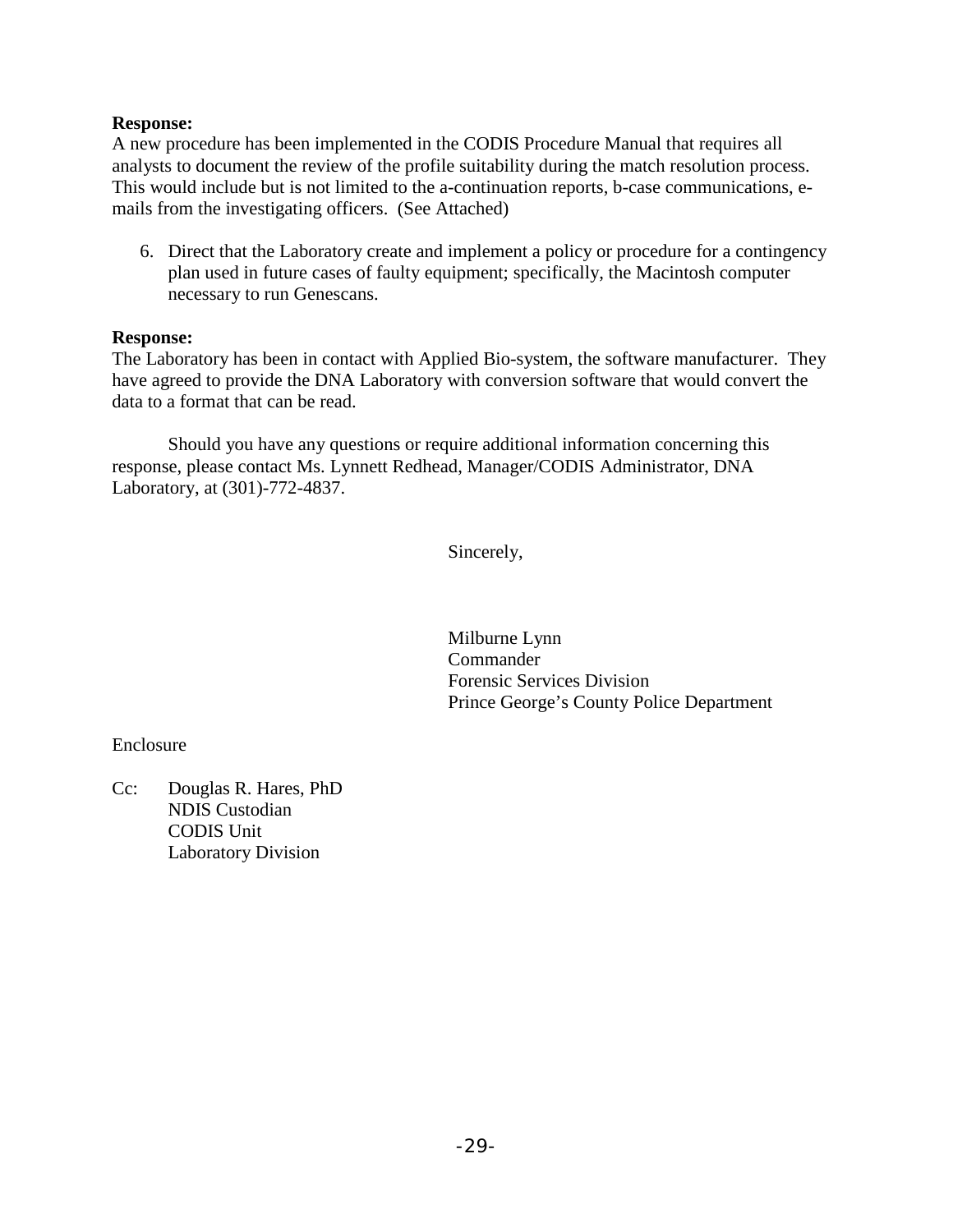## **APPENDIX IV**

## <span id="page-34-0"></span>**THE FEDERAL BUREAU OF INVESTIGATION RESPONSE TO THE DRAFT REPORT**

**U.S. Department of Justice**

<span id="page-34-1"></span>

Federal Bureau of Investigation

Washington, D. C. 20535-0001

October 22, 2010

Troy M. Meyer Regional Audit Manager Washington Regional Audit Office Office of the Inspector General 1300 North 17th Street Suite 3400 Arlington, VA 22209

Dear Mr. Meyer:

Your memorandum to Director Mueller forwarding the draft audit report for the Prince George's County Police Department Laboratory, Landover, Maryland (Laboratory), has been referred to me for response.

Your draft audit report contained six recommendations relating to the Laboratory's compliance with the FBI's Memorandum of Understanding and *Quality Assurance Standards for Forensic DNA Testing Laboratories* . The CODIS Unit is in contact with the Laboratory and continues to work with its staff on closure of the recommendations.

Thank you for sharing the draft audit report with us. If you have any questions, please feel free to contact Jennifer Luttman, Chief of the CODIS Unit, at (703) 632-8315.

Sincerely,

Alice R. Isenberg, Ph.D Section Chief Biometrics Analysis Section FBI Laboratory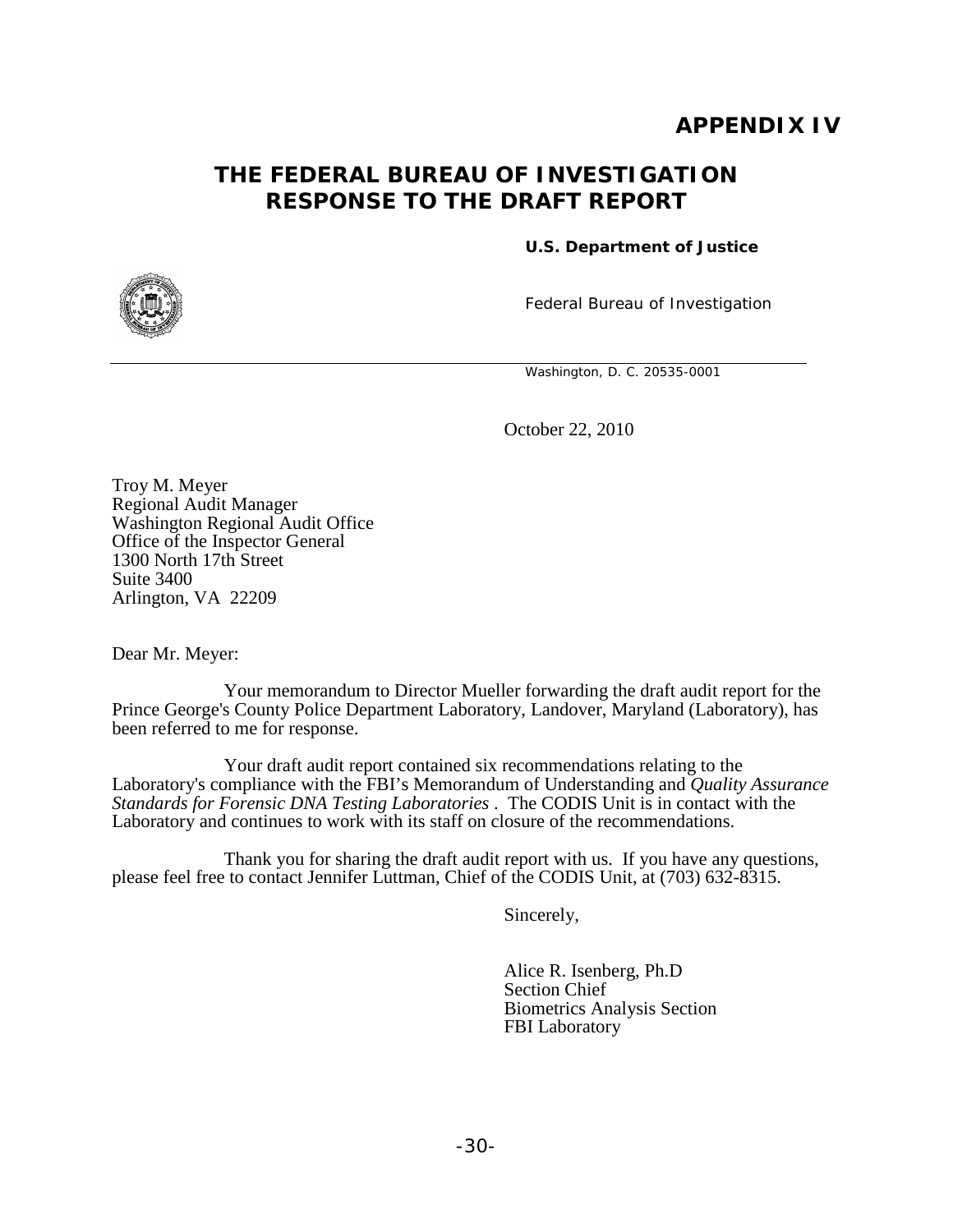## <span id="page-35-0"></span>**OFFICE OF INSPECTOR GENERAL ANALYSIS AND SUMMARY OF ACTIONS NECESSARY TO CLOSE THE REPORT**

The Office of the Inspector General (OIG) provided the draft to the Prince George's County Police Department Crime Laboratory (Laboratory) and the Federal Bureau of Investigation (FBI). The Laboratory's response is presented in Appendix III, and the FBI's response is presented in Appendix IV.

In its response to the draft report, the Laboratory addressed each of the six recommendations that were made in the report. Furthermore, where appropriate, the Laboratory provided documentation for newly implemented forms, as well as changes to its Quality Assurance Manual and CODIS Procedure Manual.

### **Status of Recommendations**

- 1. **Closed.** The Laboratory started removing the back-up hard drive and storing it in a locked, secure location; returning it to the CODIS Unit only when the back-up was occurring. Furthermore, the Laboratory stated that a new server, capable of a more convenient tape drive back-up system, was ordered and would be installed before the end of 2010.
- 2. **Closed.** The Laboratory implemented a new policy in its CODIS Procedure Manual to ensure that a good faith effort was made to confirm all matches within 30 days, and to notify investigators within two weeks of confirmation. Additionally, the Laboratory stated that an officer was transferred to the CODIS Unit to assist in notifying investigators within two weeks of confirmation, as well as acquiring information pertaining to casework.
- 3. **Closed.** The Laboratory added the statement "All freezers containing DNA extracts will be locked at all time," to its Quality Assurance Manual.